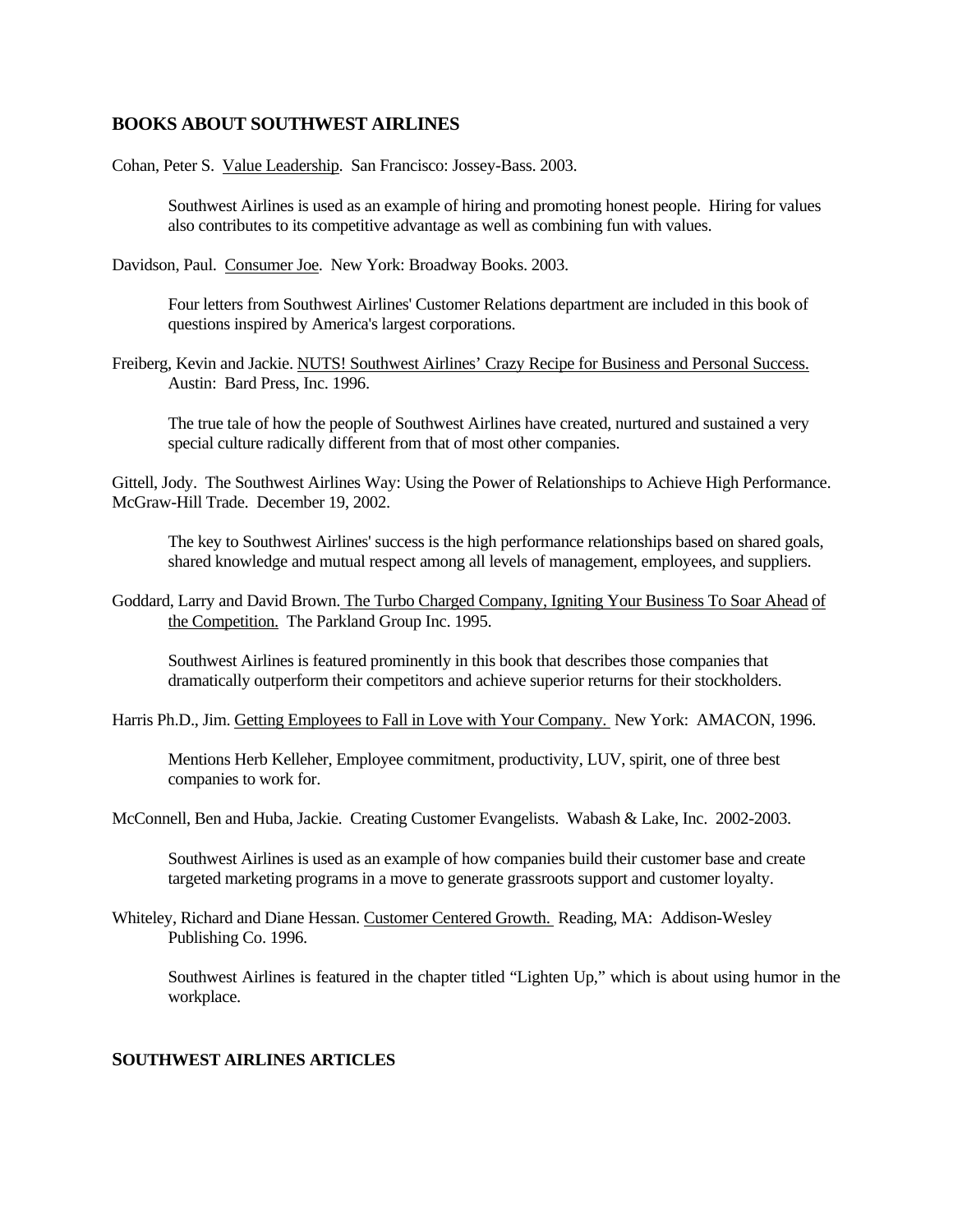Aaron, Kenneth. "Up Close: Katie Eldridge Stinson - Pilot to witness historic changes." **The Albany Times Union.** October 17, 2001.

- A captain at Southwest Airlines talks about all the changes after 9/11. Katie has a very positive and ready-to-fly attitude.

Acevado, Carlos. "Grant Elemenatary Students go on Aerial Field Trip to Seattle with Adopted Southwest Airlines Pilot." **The Spokesman-Review**. June 7, 2001.

- Story about the relationship between  $5<sup>th</sup>$  grade students and Southwest pilot, Jim Davey.

Adams, Marilyn. "Two Kelleher Deputies to Succeed Him." **USA Today.** March 20, 2001.

- What Herb has accomplished for Southwest Airlines and his future plans with the airline. Herb selects Jim Parker and Colleen Barrett as his successors.

Adams, Marilyn. "Midway rules bigger share of Chicago sky." **USA Today**. April 22, 2003.

- The airlines at Midway Airport in Chicago offer travelers lower fares than the airlines at Chicago's O'Hare Airport.

Adams, Marilyn. "Discounters' determination to grow is likely to shrink fares." **USA Today**. August 8, 2003.

- Southwest Airlines is one of the healthiest and fastest-growing discount carriers in the nation.

Adams, Paul. "As Southwest Airlines soars, it lifts up BWI." **The Baltimore Sun**. August 19, 2003.

- As Southwest Airlines celebrates ten years at BWI, the airline experienced its fastest growth spurt of its 32-year history at BWI.

"Air Herb's Secret Weapon." **Chief Executive**. July/August 1999.

- Southwest Airlines' Herb Kelleher is Chief Executive of the Year for 1999.

Alexander, Keith. "Can Southwest Keep Flying High?" **Washington Post**. March 25, 2001.

- Southwest has work ahead to remain the premier airline.

Allaby, Norman R. "Southwest Airlines: Unique is so many ways." **Airline Pilot Careers.** October 2001.

- What it takes to be a pilot at Southwest Airlines and how it is very distinct compared to other airlines.

Allen, Margaret. "Ground Controller." **Dallas Business Journal.** August 3, 2001.

- Interview with Colleen, discussing a variety of issues: herself, being president, and the past, present and future of Southwest Airlines.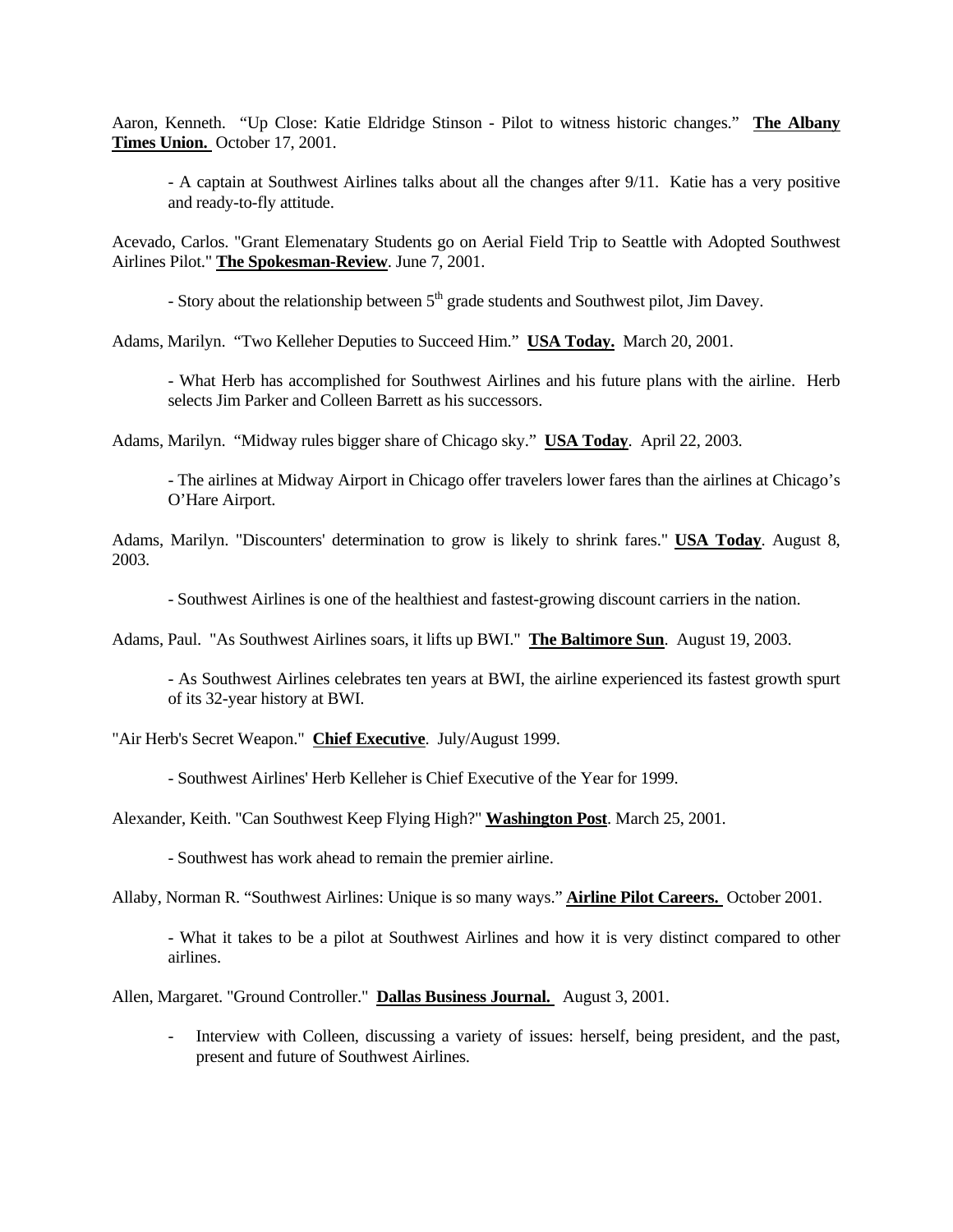Allen, Margaret. "Dallas Business Journal's Business People of the Year 2002." **Dallas Business Journal**. January 2, 2003.

- The Dallas Business Journal names Jim Parker and Colleen Barrett their first ever Business People of the Year. Jim Parker and Colleen Barrett "bucked a dire crisis in the nation's airline industry with extraordinary skill, hiring rather than laying off employees and posting a profit in every quarter since the Sept. 11, 2001, terrorism attacks."

Alexander, Keith. "The 21<sup>st</sup> Century's Answer To the Wright Brothers." The Washington Post. August 5, 2003.

- Mike and Nicole Lewis are the only father-daughter pilot crew at a major airline and among two percent of the nation's African American pilots.

Arizmendi-Peñaloza, Jorge y Frasher, Steven. "Airlines Give Wings to Latino Travelers." **La Prensa**. April 24, 2003.

- Southwest Airlines promotes services in Spanish and is responsible for 53% of passenger traffic from Ontario (California).

Arndt, Michael and Zellner, Wendy. "Holding Steady." **Business Week**. February 3, 2003.

- After September 11, 2001, Jim Parker and Colleen Barrett throttle back on Southwest's growth while leading the airline industry.

Bailey, Rita. "Southwest's 'crazy' people first policy." **Customer Service Management**. May/June 1999.

- Why the people at Southwest Airlines are special and happy.

Banstettor, Trebor. "Ahead of the pack." **Fort Worth Star-Telegram**. November 5, 2002.

- How Southwest Airlines' cost structure helps the airline stay profitable.

Barlow, Jim. "Southwest a model for robust business." **The Houston Chronicle**. January 17, 2002.

- An outline of how Southwest Airlines built its business model.

Barrett, Colleen. "Politics and a Texas Airline." **The New York Times.** October 17, 2001.

- Colleen writes about the values and politics of Southwest Airlines.

Belden, Tom and Fernandez, Bob. "Southwest to Start Phila. Flights." **The Philadelphia Inquirer**. October 28, 2003.

- With Southwest's move to Philadelphia, local travelers are guaranteed a sharp fall in the price of flights to cities Southwest serves.

Bennett, Jo. "The Little Engine That Did." **1 TO 1 Magazine.** May/June 2002.

- Colleen talks about the deeds and accomplishments she has at Southwest Airlines.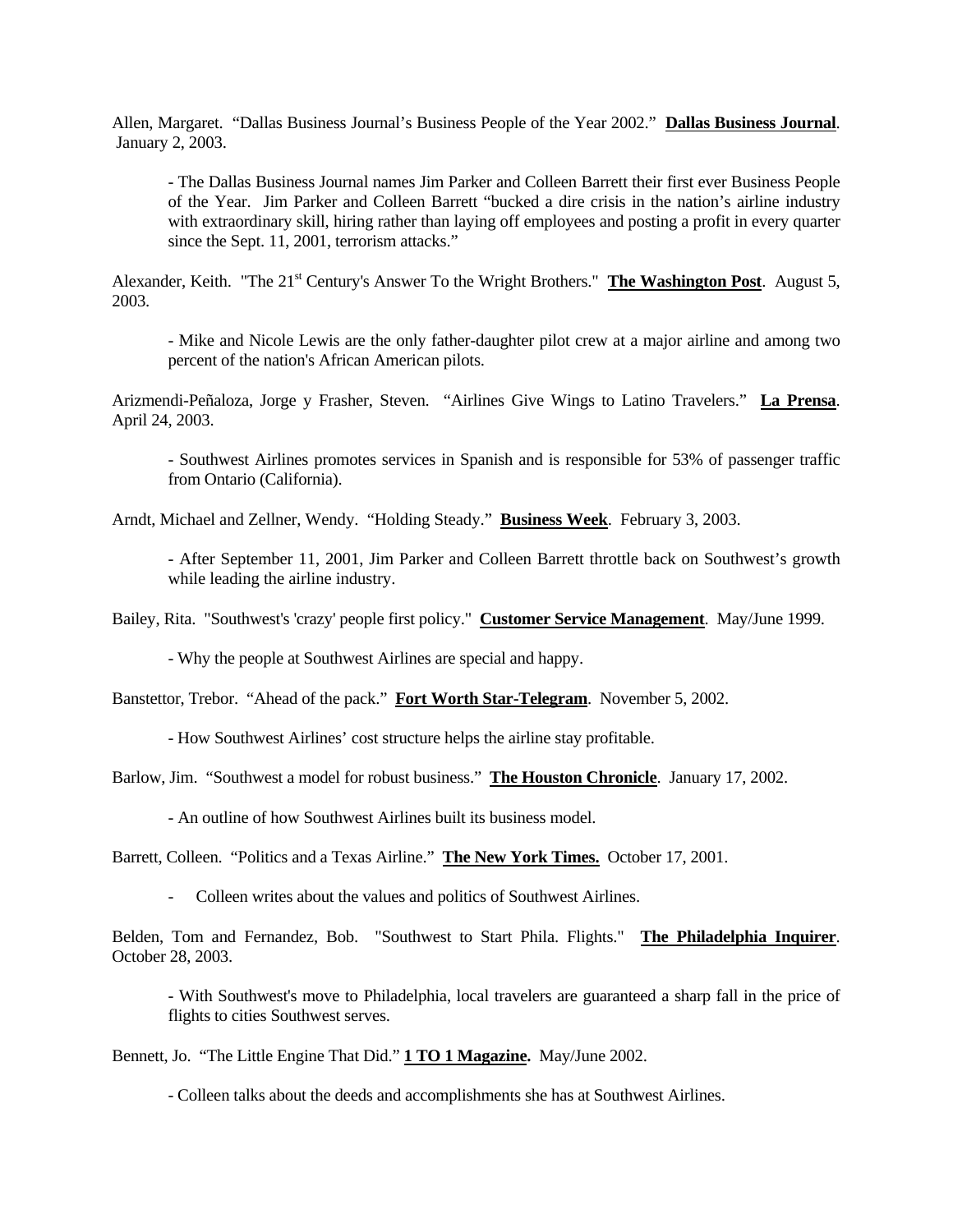Bird, J.B. "Herb Kelleher." **Texas-The McCombs School of Business Magazine**. Spring/Summer 2003.

- Herb had plans to "throttle down" on October 1, 2001 then September 11, 2001, happened.

Birger, Jon. "The 30 Best Stocks." **Money**. Fall 2002.

- Southwest Airlines is the best performing stock with the best 30-year return since 1972. If you invested \$10,000 in 1972, that would be worth \$10.2 million in 2002.

Boals, Shanna. "The Executive Suite: Top businesswomen lead the way to success." **Women's Enterprise**. July 1999.

- Colleen Barrett was selected as one of the Top Women Executives in Texas.

Boehmer, Jay. "Southwest wins BTN Annual Airline Survey 2006." **Business Travel News**. November 6, 2006.

- Southwest Airlines took top honors in the ninth Business Travel News Annual Airline Survey.

Boule, Margie. "A flight into the heart of a fond relationship." **The Oregonian**. April 13, 1999.

- Eileen Graham's daughter-in-law recollects the Southwest Airlines' flight in which Eileen had a massive stroke. The care and loving tenderness of the Southwest Airlines crew and passengers on the flight is heart-warming.

Bovier, Constance. "Colleen Barrett: A Southwest Original." **Aviation for Women**. March/April 2005.

- Colleen Barrett is a devout servant leader who surpasses expectations with a passion for customer service.

Branch, Shelly; Borden, Mark; Maroney, Tyler; and Tarpley, Natasha. "The 100 Best Companies To Work For In America." **Fortune.** January 11, 1999.

- "Swimming pools and surging pay may give employees a lift, but continual training and humane treatment get the best ones to stick around."

Brelis, Matthew. "Herb's way." **The Boston Globe.** November 5, 2000.

- "What Kelleher and Southwest have done in an old economy industry offers lessons for dot-com founders and Fortune 500 executives alike."

Brooker, Katrina. "Can Anyone Replace Herb?" **FORTUNE**. April 17, 2000.

- What would happen to Southwest Airlines when Herb leaves?

Brooker, Katrina. "The Chairman of the Board Looks Back." **FORTUNE**. May 28, 2001.

- Herb tells what it took to make Southwest Airlines a great company.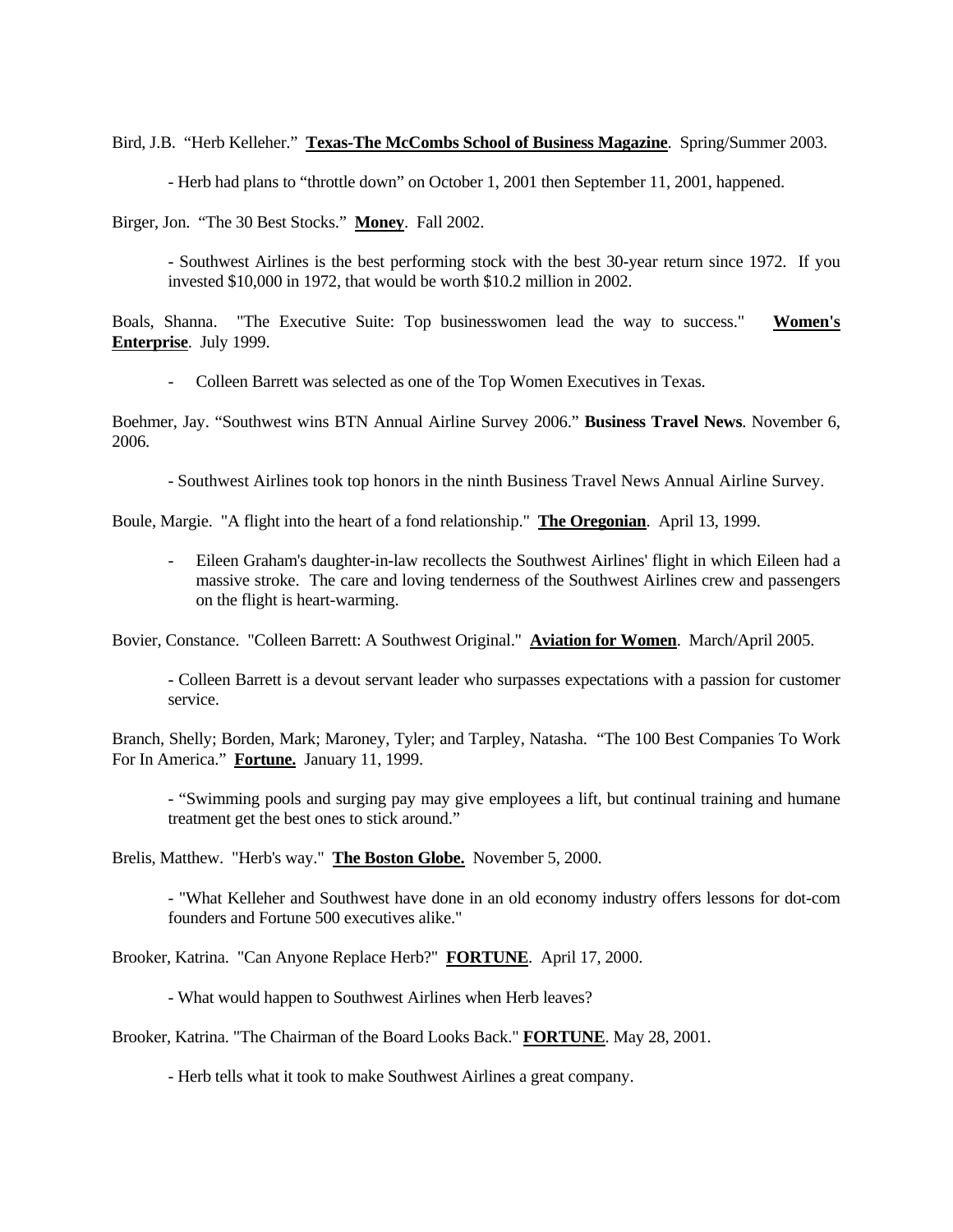Bryant, Adam. "James Parker, CEO, Southwest Airlines." **Newsweek.** December 31, 2001 – January 7, 2002.

- Jim Parker was voted one of the ten most important people to watch in 2002 and beyond. A brief summary of him, his life, career, and Southwest Airlines.

Bullington, J.D. "Airline soars on service with smile." **The Albuquerque Tribune**. February 17, 2003.

- Southwest Airlines "never aspired to be the biggest; we've just aspired to be the best."

Calabro, Lori. "It Must Be the Peanuts." **CFO.** December 2001.

- Gary Kelly talks about how Southwest Airlines stayed afloat after 9/11, made money, and did not furlough employees.

Calder, Simon. "Cheap Trick." **Conde Nast Traveller.** June 2001.

- People are in awe about how Herb works and manages Southwest Airlines. Kelleher is an inspiration.

"Chief Executive of the Year 1999." **Chief Executive**. September 1999.

- Party celebrates Herb Kelleher being the Chief Executive of the Year for 1999 (complete with photos).

Choyke, Bill. "Barrett's personality helps keep Southwest Airlines flying high." **The Tennessean**. August 25, 2002.

- How Colleen Barrett leads 35,000 Southwest Airlines employees and 5.4 million passengers who fly on the airline monthly.

Clark, Kim. "Nothing But the Plane Truth." **U.S. News & World Report.** Dec. 31, 2001 - Jan. 7, 2002.

- Colleen Barrett gives advice and understanding about Southwest Airlines post-9/11. She talks about what she did after the attacks, how she started the patriotic commercials, and plans for the future.

Cohn, Meredith. "Southwest offers bonuses to lure baggage handlers." **The Baltimore Sun**. May 20, 2005.

- Southwest gives employees bonuses to relocate to its BWI and PHL airports.

"Colleen C. Barrett." **Feminine Fortunes**. Winter 1999.

- The life and career of Colleen C. Barrett.

"Colleen Barrett." **Feminine Fortunes**. 2003 Edition.

- Colleen Barrett shares her personal credo.

"Colleen: Woman of the Month." **Women In The Economy**. October 2003.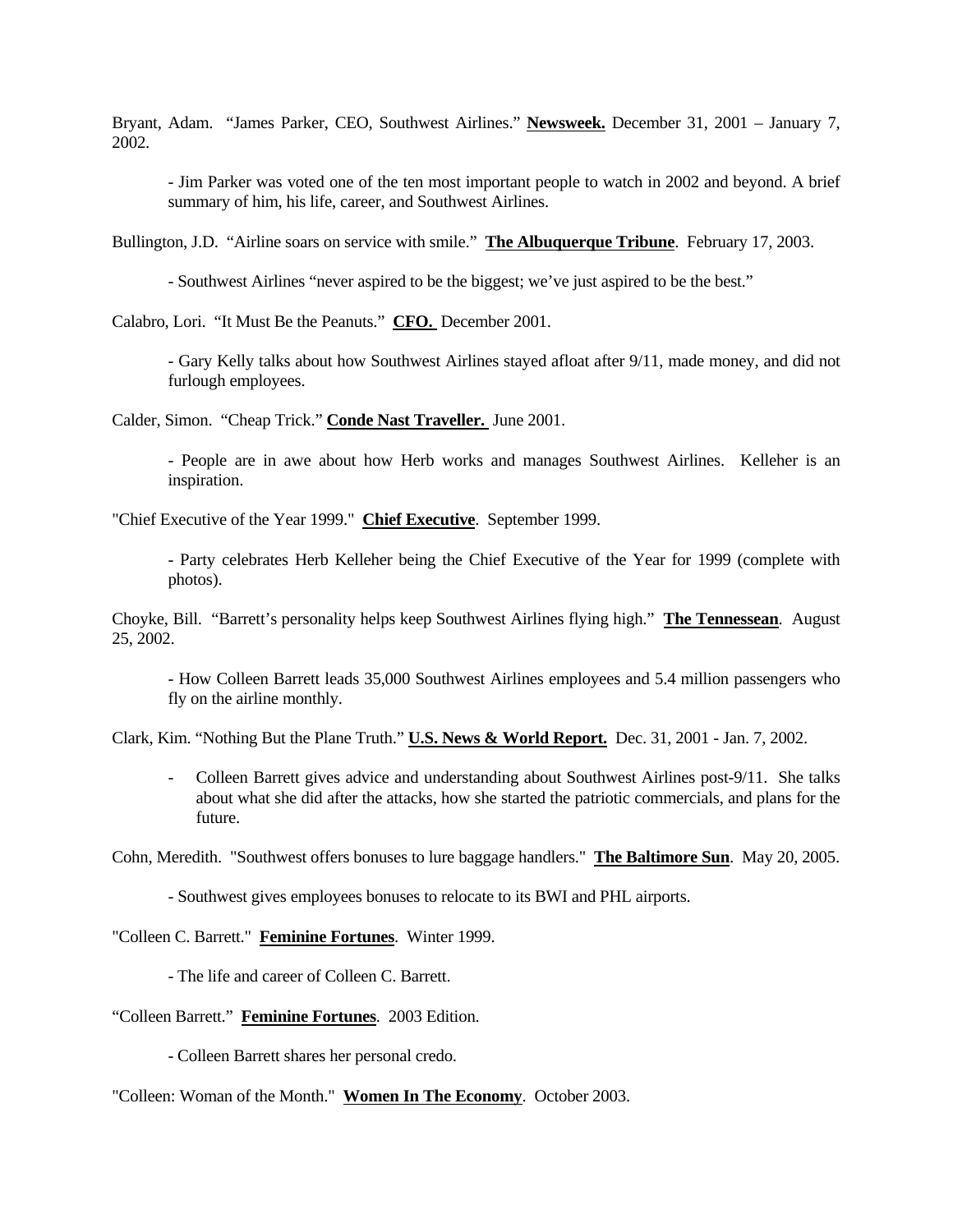- Women in the Economy interview Colleen Barrett about her advice for young women.

Colvin, Geoffrey. "America's Most Admired Companies." **FORTUNE**. February 21, 2000.

- Southwest Airlines is number six on The Top Ten List of America's Most Admired Companies.

Colvin, Geoffrey and Huey, John. "The Jack and Herb Show." **FORTUNE.** January 11, 1999.

- Herb and GE CEO Jack Welch discuss "how to create great companies and keep them that way."

"Coming Soon- The Southwest Effect." **The Virginian-Pilot**. May 30, 2001.

- Norfolk eagerly awaiting airline prices to drop- otherwise known as the Southwest Effect.

Conlin, Michelle and Zellner, Wendy. "The CEO Still Wears Wingtips." **Business Week**. November 22, 1999.

- Six women at Southwest Airlines are corporate officers.

Cubbin, Ken. "Airline Reformation." **Airways**. February 2003.

- Southwest Airlines' people set the airline apart from the others in the airline industry.

Daniel, Caroline. "Southwest aims at 10% expansion." **The Financial Times**. March 22, 2005.

- Southwest Airlines intends to grow by 10% during the year of 2005.

Daniel, Caroline. "New boss adjusts to changing landscape." **The Financial Times**. March 22, 2005.

- Gary Kelly faces incredible challenges ahead as Southwest's fifth chief executive officer.

Davis, Elizabeth. "32 Years of LUV." **Boeing Frontiers**. June 2003.

- Southwest and Boeing have a long-standing partnership which is "outrageously" successful.

Davis, Elizabeth. "One-Man Band." **Boeing Frontiers**. June 2003.

- Bill Rogers, Southwest's representative to Boeing, believes in operating lean, treating everyone fairly, and partnering to find positive solutions.

De Lollis, Barbara. "Revenue takes wing on airlines' Web sites." **USA Today.** March 12, 2002.

- Southwest Airlines is the airline leading the airline industry in Internet revenue.

De Simone, Jim. "Adventures in the Air." **Today's CPA.** January/February 1999.

- Gary Kelly talks about how Southwest Airlines changed the airline industry.

Diba, Ahmad and Munoz, Lisa. "Americas Most Admired Companies." **Fortune.** February 19, 2001.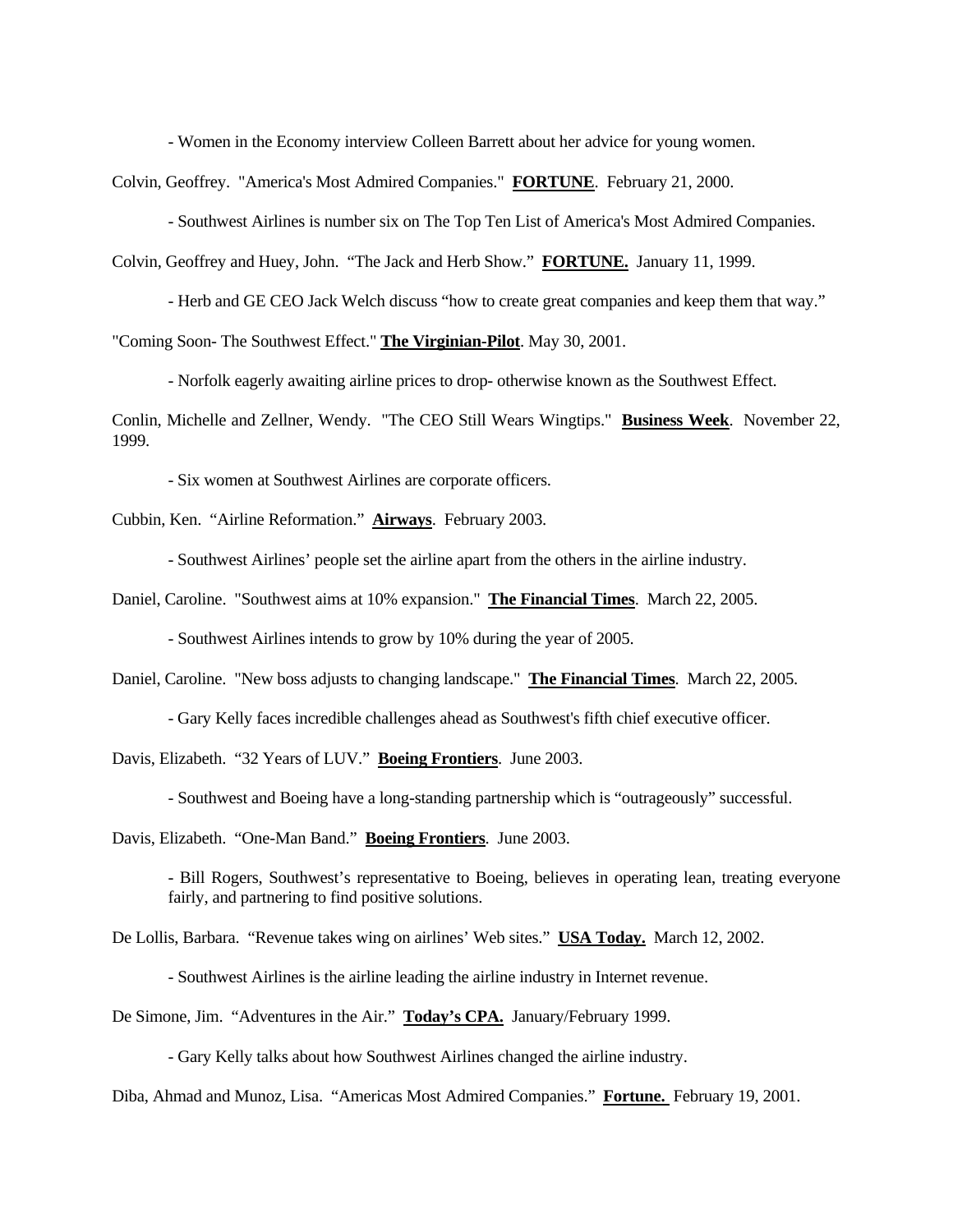- Southwest Airlines ranks as the  $4<sup>th</sup>$  best company to work for in America.

Donnelly, Sally. "One Airline's Magic." **TIME**. October 28, 2002.

- Southwest Airlines' employees work harder and smarter than its money-losing rivals.

Fairbank, Katie. "From Southwest's first trip to his last flight." **The Dallas Morning News**. March 9, 2002.

- Bob Pratt, the co-pilot for Southwest Airlines' inaugural flight, retires after 30 years of service.

Fairbank, Katie and Oldham, Charlene. "Flying or Driving?" **The Dallas Morning News.** November 4, 2002.

- Two reporters have a driving and flying race between Dallas and Austin. It deals with the issue of the new aviation security rules and post-9/11 travel lifestyle.

Fairbank, Katie and Kirkpatrick, John. "A Tough Guy who Understood 'spirit'." **The Dallas Morning News.** March 20, 2001.

- Herb, stepping down, discusses his accomplishments at Southwest Airlines and his retirement plans.

Feldman, Joan. "The king of the hill evolves." **Air Transport World**. September 2002.

- After September 11, Southwest maintains its founding philosophy as it evolves.

Fernandez, Bob and Belden, Tom. "Southwest to Start Phila. Flights." **The Philadelphia Inquirer**. October 28, 2003.

- With Southwest's move to Philadelphia, local travelers are guaranteed a sharp fall in the price of flights to cities Southwest serves.

Fisher, Steve. "Is There Such A Thing as Nonstop Growth?" **Forbes.** July 8, 2002.

- Jim Parker's outlook is good as CEO of Southwest Airlines.

Fitzpatrick, Dan. "Laying on the charm." **Pittsburgh Post-Gazette**. May 4, 2005.

- As Southwest Airlines starts new service in Pittsburgh, the airline lays on its Southern charm.

Flint, Perry. "Southwest Keeps It Simple." **Air Transport World**. April 2005.

- Southwest keeps the balance between "conservative management and aggressive expansion."

Forward, David. "A Day On The Airways With A Line Mechanic." **Airways**. August 1999.

- Airways spends a day with Southwest Airlines' Line Mechanic Randy Cole.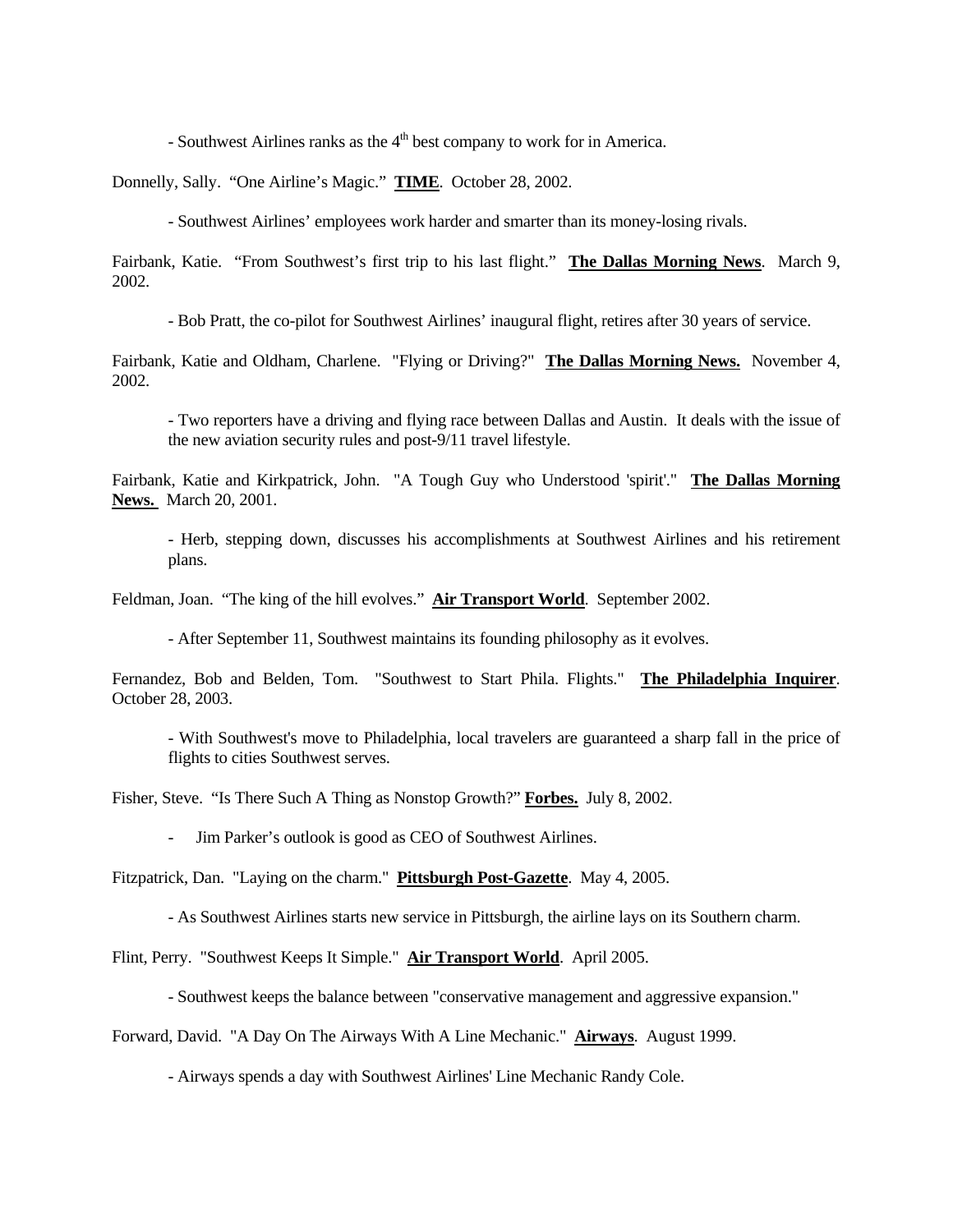Forward, David. "Lunch with a Legend." **Airways**. November 1999.

- Herb Kelleher discusses the differences between Southwest Airlines and other carriers.

Foust-Peeples, Shanna. "Adopt-a-Pilot program has students buzzing." **Friends and Neighbors**. February 10, 1999.

- Tom Lowrey, Southwest Airlines' pilot, is adopted by Carver Elementary School students.

Frasher, Steven y Arizmendi-Peñaloza, Jorge. "Airlines Give Wings to Latino Travelers." **La Prensa**. April 24, 2003.

- Southwest Airlines promotes services in Spanish and is responsible for 53% of passenger traffic from Ontario (California).

Ganz, Kathleen. "Hunt Lands Buffalo." **Lockport Union-Sun and Journal.**. November 20, 2000.

- "Plane Jane" is painted with the Buffalo area scenery and corporate sponsor Southwest Airlines livery.

Gee, Robert. "Southwest Airlines Chief is Flying High." **Austin American Statesman.** February 23, 2002.

- Colleen is honored as Texas Business Woman of the Year. She explains how she went from Herb's legal secretary to Chief Operating Officer of Southwest Airlines.

Ghitelman, David. "A Few Good Managers." **Corporate Meetings and Incentives**. July 1999.

- Southwest Airlines meets the Marines.

Gibson, Dobby. "Elvis is Alive - Creativity Case Study." **EFFECT**. Winter 2001.

- This case study examines Southwest's success through self-expression.

Gilbertson, Dawn. "Southwest's CEO sees growth ahead." **The Arizona Republic**. March 8, 2005.

Gary Kelly sees a lot of opportunities at Sky Harbor in Phoenix, Arizona.

Gilbertson, Dawn. "The Friendly Frequent Fliers of Flight 1544." **The Arizona Republic**. January 24, 2006.

- A group of Southwest frequent fliers calls themselves Club 1544.

Gimbel, Barney. "Southwest's New Flight Plan." **FORTUNE**. May 16, 2005.

- As Southwest's employees "outhustle competitors," the CEO will keep the airline profitable.

Goldberg, Laura. "Southwest's approach still flies." **Houston Chronicle.** June 18, 2000.

- Southwest Airlines maintains culture that makes work fun although times are more difficult.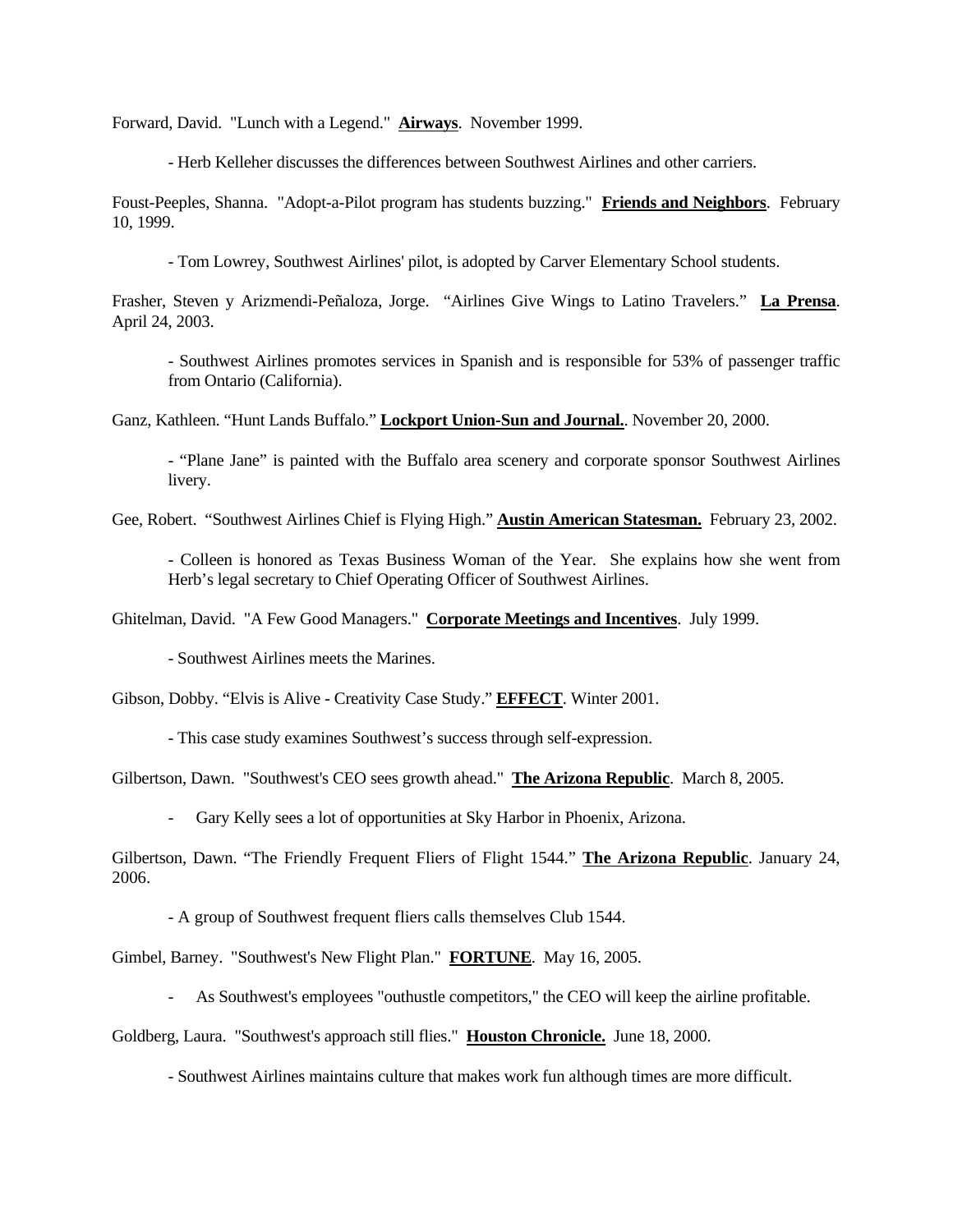Goldberg, Laura. "Southwest's New Co-Pilots." **Houston Chronicle.** April 22, 2001.

-Herb is stepping down. Jim Parker and Colleen Barrett are stepping up, taking his spot. Other management changes at Southwest Airlines.

Goldstein, Alan. "Southwest breaks the mold online, too." **The Dallas Morning News.** January 16, 2002.

- Southwest Airlines' website brings in 30% of passenger revenue. It's more economical and rewards Customers.

Grant, Elaine. "The Jet Set." **Travel Agent.** January 4, 1999.

- Herb is Travel Agent's Person of the Year.

Guinto, Joseph. "Southwest's Herb Kelleher: Focus On Improvement Helped Him Soar To The Top." **Investor's Business Daily**. October 25, 1999.

- Herb shares things he learned before and during his career at Southwest Airlines.

Gwynne, S.C. "Mother Nurture." **Texas Monthly**. February 2003.

- Colleen Barrett credits her career as a secretary for her rise to president at Southwest Airlines.

Hall, Cheryl "Southwest's fourth CEO keeps it business abnormal." **The Dallas Morning News.** April 19, 2002.

Jim Parker is stepping up as Chief Executive Officer. He says he cannot fill Herb's shoes but walks the walk.

Hamilton, Scott. "Southwest Air CEO Interview: How the Airline Worked Through September 11 and Why It Might Apply for a Federal Loan Guarantee." **Airline Monitor Weekly.** January 2002, Issue II.

- How Southwest survived 9/11 and what they did to overcome the hardships to stay afloat.

Harris, Joyce. "Mother of the flock." **The Dallas Morning News**. August 4, 2002.

- Colleen Barrett has a work ethic of hard work and integrity. She is a straight-shooter, too.

Harrison, David. "A Ticket to Ride." **Current Technology Magazine (Dallas/Fort Worth).** January 1999.

- Southwest Airlines' ticketless travel and Internet reservations.

Hazell, Naedine. "Southwest Lands." **The Hartford Courant**. July 14, 1999.

- How the Southwest Effect will lower air fares out of Bradley.

Holmes, Paul. "How Herb Keeps Southwest Hopping." **MONEY**. June 1999.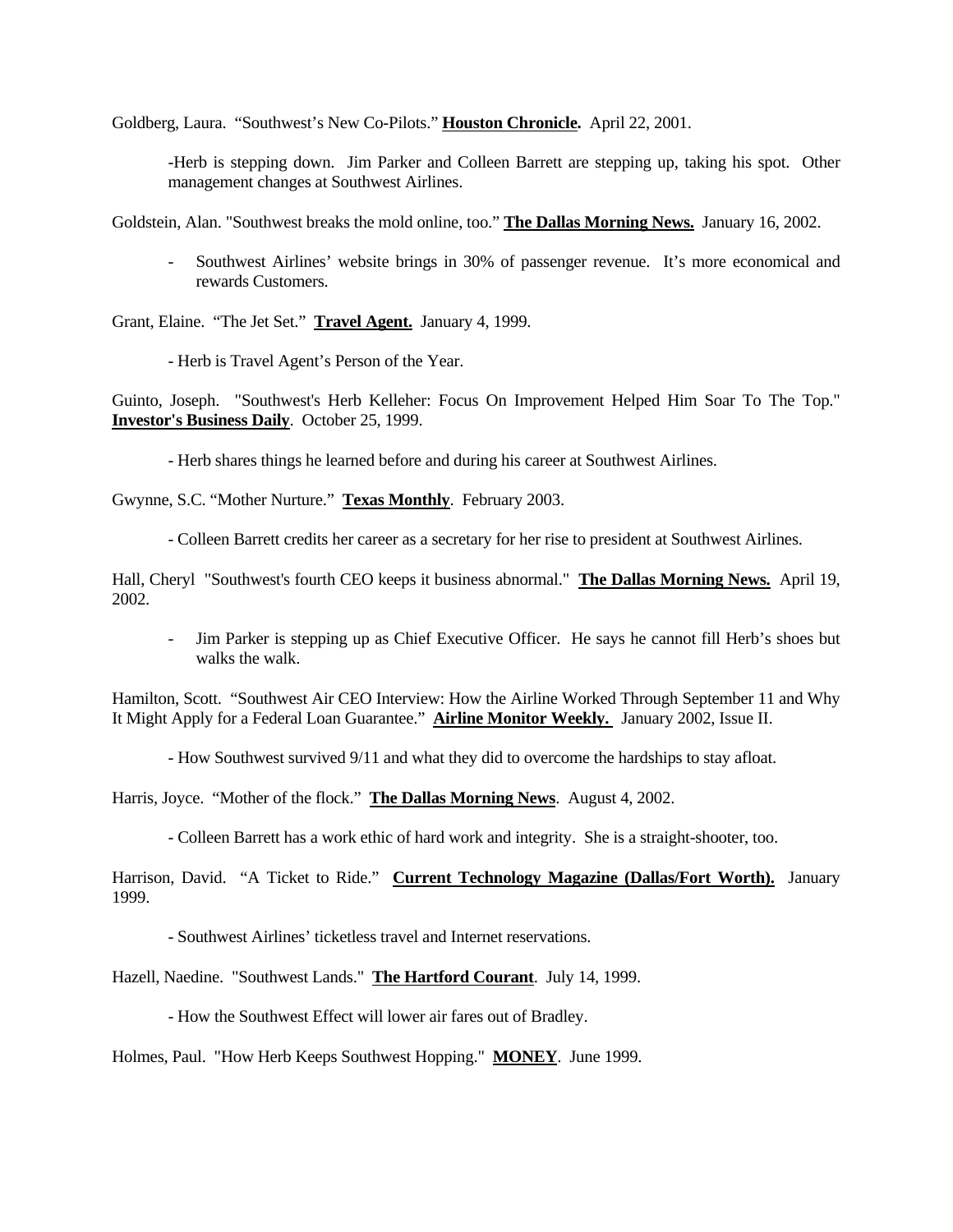- Herb discusses how Southwest Airlines is cost conscious and constantly looking for ways to increase productivity.

Holmes, Paul. "How Is Southwest Airlines' Herb Kelleher Like A Japanese Automaker?" **Best Fares**. January 2000.

- Herb has changed the airline industry.

Hueske, Joel. "Meet Southwest Airlines' New Management Team." **Meeting Planners Guide.** November/December 2001.

- Interview with Jim Parker and Colleen Barrett about their new positions in management.

Huettel, Steve. "Southwest's direct route to top." **St. Petersburg Times**. August 9, 2006.

- Southwest Airlines manages to grow relentlessly through the toughest of times in the airline business.

Huettel, Steve. "Southwest's Tiger." **Tampa Bay Times**. April 18, 2005.

- With its expansion moves, Southwest Airlines proves itself a tough competitor.

Huettel, Steve. "High Flying Granny." **St. Petersburg Times.** March 12, 2002.

- Feature on "Granny," Bernice Belland of Tampa. She loves Southwest Airlines and helps on the airplane, dressing up in Southwest Airlines attire.

Huettel, Steve. "The Chair." **St. Petersburg Times**. July 21, 2003.

- Southwest Airlines introduces the "HDK armrest" seat which provides extra hip room.

Huey, John and Colvin, Geoffrey. "The Jack and Herb Show." **FORTUNE.** January 11, 1999.

- Herb and GE CEO Jack Welch discuss "how to create great companies and keep them that way."

Huey, John and FORTUNE PANEL. "Outlaw Flyboy CEOs" **FORTUNE.** November 13, 2000

 -Herb and Continental's CEO Gordon Bethune rant about the wreckage of the U.S aviation industry- and explain how they have managed to do things right.

Jackovics, Ted. "Southwest Shows Way On Low Costs." **Tampa Tribune**. April 19, 2005.

- Southwest's management focuses on keeping its costs low during its growth.

Jasper, Chris. "Southwest Bullish on Growth as Boss Kelleher Steps Back." **Business News**. March 27, 2001.

- Southwest continues its steady growth as Herb Kelleher remains Chairman.

Jeffreys, Bill. "Ready for Takeoff." **Texas Lawyer**. May 21, 2001.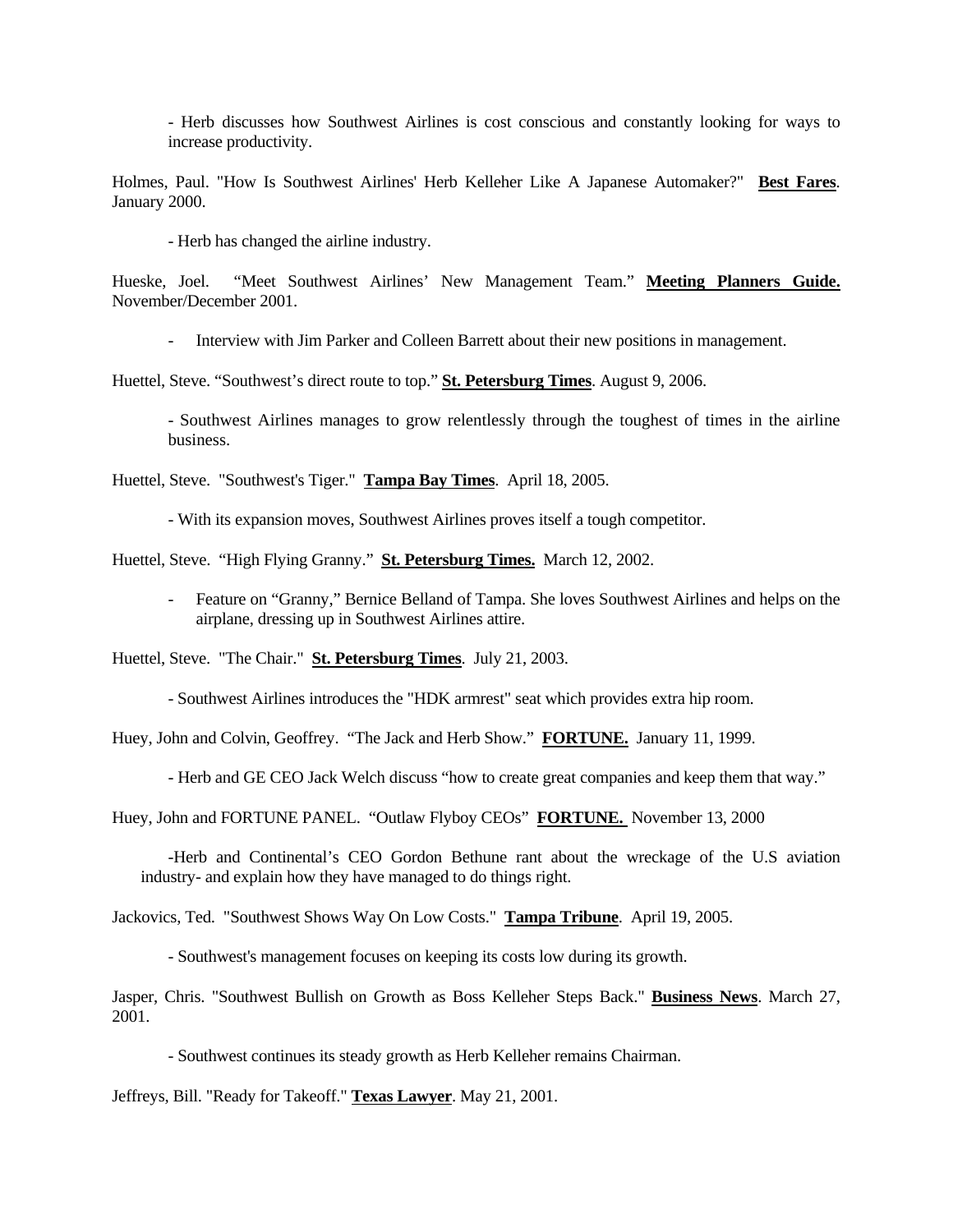- From Hamburger Helper to Southwest CEO, Jim Parker's enjoying the ride.

Jenkins, Darryl. "Southwest Destiny?" **Airport Business.** October 2000.

-In a study of potential airline mergers by George Washington University, it is discovered that Southwest Airlines is being overlooked.

Jones, Chip. "Southwest Chooses Norfolk, Virginia." **The Richmond-Times Dispatch**. May 25, 2001.

- Neighboring Norfolk is the latest Southwest city added.

Jones, Kathryn. "Herb's Flight Plan." **Texas Monthly biz.** March 1999.

- Southwest Airlines' and Herb's plans for the future.

Kaminski, Carol. "Madame President." **Bestfares.com**. January 2002.

- Colleen Barrett talks about Southwest Airlines' success, fares, and company atmosphere.

Kelleher, Herb. "The US Needs an Interstate Runway Program." **Aviation Week**. June 4, 2001.

- Herb speaks his mind.

Kirkpatrick, John and Fairbank, Katie. "A Tough Guy who Understood 'spirit'." **The Dallas Morning News.** March 20, 2001.

- Herb, stepping down, discusses his accomplishments at Southwest Airlines and his retirement plans.

Kitchen, Patricia. "Up, Up and Away." **Newsday**. March 15, 1999.

- Southwest Airlines Inaugural from Islip, New York.

Koenig, David. "Southwest Airlines To Add 4,000 Jobs This Year." **The Turtle Creek News.** February 24, 2002.

- After the terrorist attacks, Southwest Airlines is hiring employees while other airlines are furloughing employees.

Kontzer, Tony. "Wings of Change." **InformationWeek**. March 28, 2005.

- As Southwest Airlines grows, its technology strategy enhances customer relationships.

Kosta, Christina. "LUV in the air." **Interline Adventures**. July/August 1999.

- Herb Kelleher puts his employees first then the customers will follow.

Laing, Jonathan. "Nothing But Blue Skies." **Barron's.** July 2001.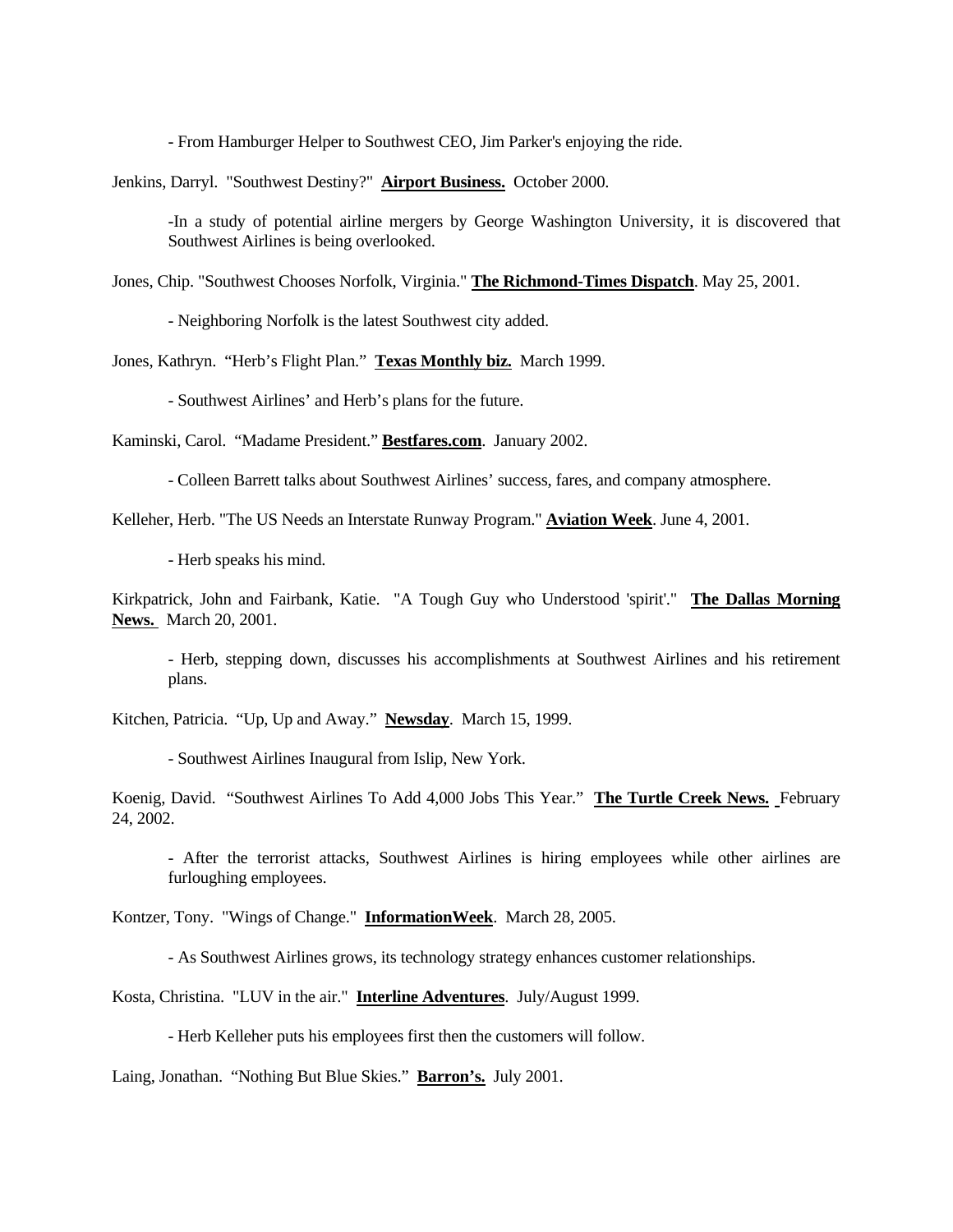- Southwest Airlines continues to please passengers and make good money.

Lakamp, Patrick. "Buffalo lands Southwest." **The Buffalo News.** June 20, 2000.

-How Buffalo airport officials lured Southwest Airlines to serve Buffalo, New York.

Lam, Marcy. "Women take the lead in Southwest's NFL ads." **Sports Business Journal**. September 20, 1999.

- Southwest Airlines targets women in three of its four NFL advertisements.

Lancaster, Hal. " Herb Kelleher Has One Main Strategy: Treat Employees Well." **Wall Street Journal**. August 31, 1999.

- Herb discusses Southwest Airlines' culture. He also chats about employees' attitudes and how allowing employees to be proactive increases productivity.

Langford, Terri. "Penguins, remove the tuxes!" **Dallas Morning News**. February 1, 2003.

- Southwest Airlines irons out a few security details before bringing back its popular Sea World penguins tours after September 11, 2001.

Lazare, Lewis. "Southwest spins out ads." **Chicago Sun-Times**. July 3, 2007. - Southwest is moving aggressively to woo business travelers with a new advertising campaign from longtime agency GSD&M.

LeClaire, Jennifer. "Southwest Airlines Celebrates Diversity." **AviationCareer.net**. August/September 2002.

- Southwest Airlines enjoys and celebrates people of all ethnicities and genders.

Lengell, Sean. "Southwest to begin service from Dulles." **Washington Post**. October 5, 2006.

- Southwest launches inaugural service to Washington Dulles International Airport.

Levering, Robert and Moskowitz, M. "The 100 Best Companies." **Fortune**. January 8, 2001

- Southwest ranks  $4<sup>th</sup>$  best company to work for in America.

Levinson, Meridith. "SWA: Sky-High Performance (Melanie Stillings)." **CIO.** December 1, 2001.

- Melanie talks about her job of providing convenience and ease in marketing since 9/11.

Lorek, L.A. "The Outrageous Colleen!" **San Antonio Express-News**. April 3, 2005.

 - The highest ranking woman in the airline industry doesn't fit the 'perfectly quaffed, power suit, high-heel-wearing image.'

Lusk, Brian. "A Southwest Cockpit Odyssey." **Airways**. May 2002.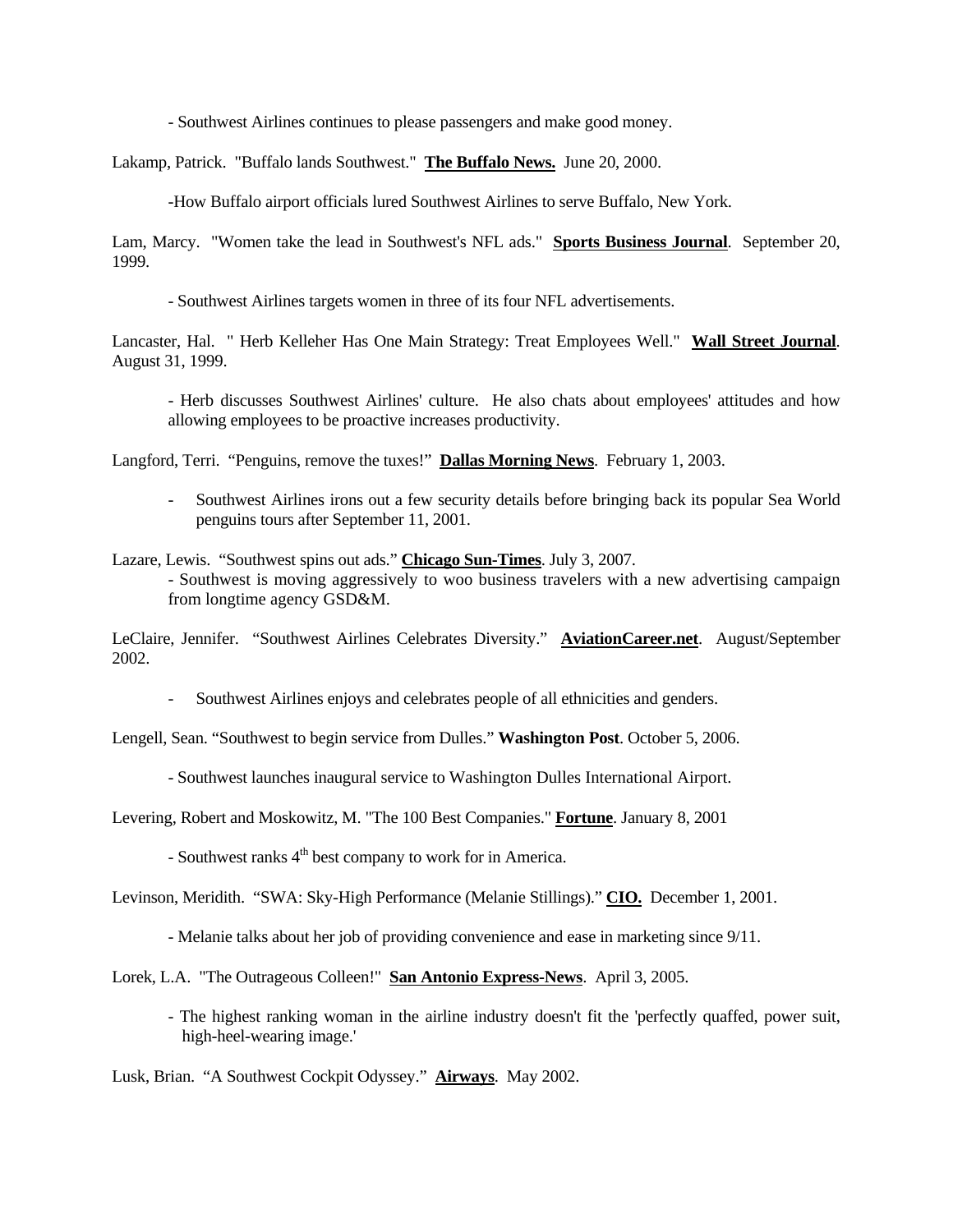- Reporter Brian Lusk reports on his trip with a Southwest Airlines cockpit crew for three days.

Lusk, Brian. "Bedtime for Southwest's Dash 200s." **Airways**. April 2005.

- Southwest employees wear pajamas as they put their last 737-200 'to bed.'

Lusk, Brian. "Southwest at 30 - A New President Looks Ahead." **Airways.** July 2001.

- Colleen discusses the changes in management and how Southwest Airlines has changed in 30 years.

Lusk, Brian. "Temples of the Golden Age." **Airways.** May 1999.

- A list of ten of airline history's most historically important airports. Love Field is one of them.

"Making the Best of A Bad Situation." **Business Week**. January 13, 2003.

- How Jim Parker and Colleen Barrett prove themselves worthy leaders of Southwest Airlines.

Marta, Suzanne. "Southwest adds access for business travelers." **Dallas Morning News**. May 16, 2007.

 - Southwest signed a 10-year agreement with Galileo, the nation's second-largest global distribution system operator. Under the deal, travel agents who use Galileo's central reservations system will be able to book Customers on Southwest flights.

Marta, Suzanne. "The model for a free love?" **Dallas Morning News**. June 7, 2005.

- Southwest explains how Hobby Airport in Houston, Texas, can be used as a model for what would happen if the Wright Amendment were repealed at Love Field.

Marta, Suzanne and Torbenson, Eric. "Southwest's handle on the future." **Dallas Morning News**. June 19, 2003.

- 7.5 is how many cents Southwest Airlines typically pays to fly a passenger a mile.

Mauborgne, Renee. "How Southwest Airlines found a route to success." **Financial Times**. May 13, 1999.

- A London newspaper discusses Southwest Airlines and short-haul air transport.

Maxon, Terry. "Southwest Expecting A Profit; Airline Won't Change its Business Plan." **The Dallas Morning News**. June 6, 2001.

- Southwest still pulling profits despite lull in economy.

Maxon, Terry. "Heir Born." **The Dallas Morning News**. May 16, 2001.

- Southwest Airlines' incoming CEO earned his wings behind the scenes.

Maxon, Terry. "Southwest Upgrades." **The Dallas Morning News**. December 8, 2001.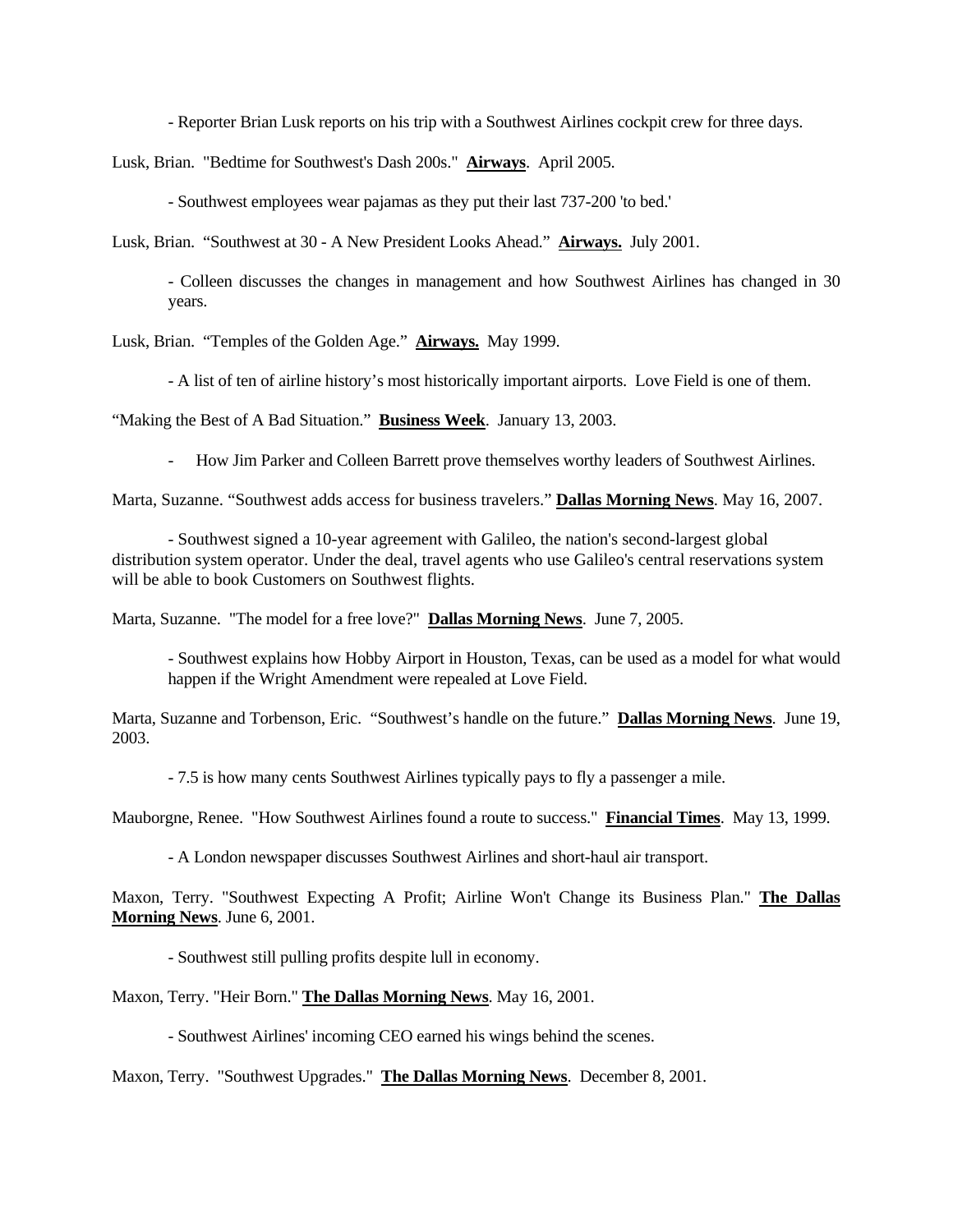- Southwest Airlines grows to be the nation's  $6<sup>th</sup>$  largest airline.

Maxon, Terry. "Jobs Cleared to Land." **The Dallas Morning News.** February 19, 2002.

- Southwest Airlines plans to hire 4,000 people while others carriers suffer.

Maxon, Terry. "Kelleher introduces successors." **The Dallas Morning News**. May 17, 2001.

- Herb is stepping down but he will stay active with Southwest Airlines' transition and future.

McCarthy, Michael. "Southwest Ad's Quick Return Works." **USA Today.** December 4, 2001.

- Polls taken on the reaction to Southwest Airlines' patriotic ads after September 11.

McCartney, Scott. "Southwest makes inroads at hubs." **Wall Street Journal**. May 1, 2007.

- Southwest Airlines shift in strategy appears to be working, resulting in lower fares for customers and more revenue for Southwest.

McCartney, Scott. "Southwest Sets Standard on Costs." **The Wall Street Journal.** October 9, 2002.

- Major U.S. carriers would have to cut their costs by 29% to function at the operations level of Southwest Airlines.

McCollam, Douglas. "In Herb's Shadow - Interview with Jim Parker." **The American Lawyer.** August 2001.

- Questions to Jim Parker about his new promotion and whether he is ready for the job.

McGeehan, Patrick. "On the Whole, They'd Rather Fly From Philadelphia." **The New York Times**. March 13, 2005.

- New Yorkers drive two hours to take a flight from Philadelphia on Southwest Airlines.

McKinnon, Shaun. "Call Centers Stress Details; Southwest Targets Return Customers." **The Arizona Republic**. June 21, 2001

- Description of how Southwest keeps its nine call centers operating smoothly.

McNulty, Shelia. "Southwest Airlines: Short on frills, big on morale." **Financial Times (FT.com).** October 20, 2001.

- How Southwest Airlines was one time little and looked down upon. It is now a model for struggling US carriers. Discusses history of attitudes, fares, and not ever furloughing people.

Messina, Debbie. "Arriving Soon: The 'Southwest Effect'." **The Virginian Pilot.** August 26, 2001.

- Southwest Airlines is bringing the Southwest Effect to Norfolk, Virginia.

Meyer, Brian. "'Southwest effect' is expected to boost Buffalo's economy." **The Buffalo News.** October 8, 2000.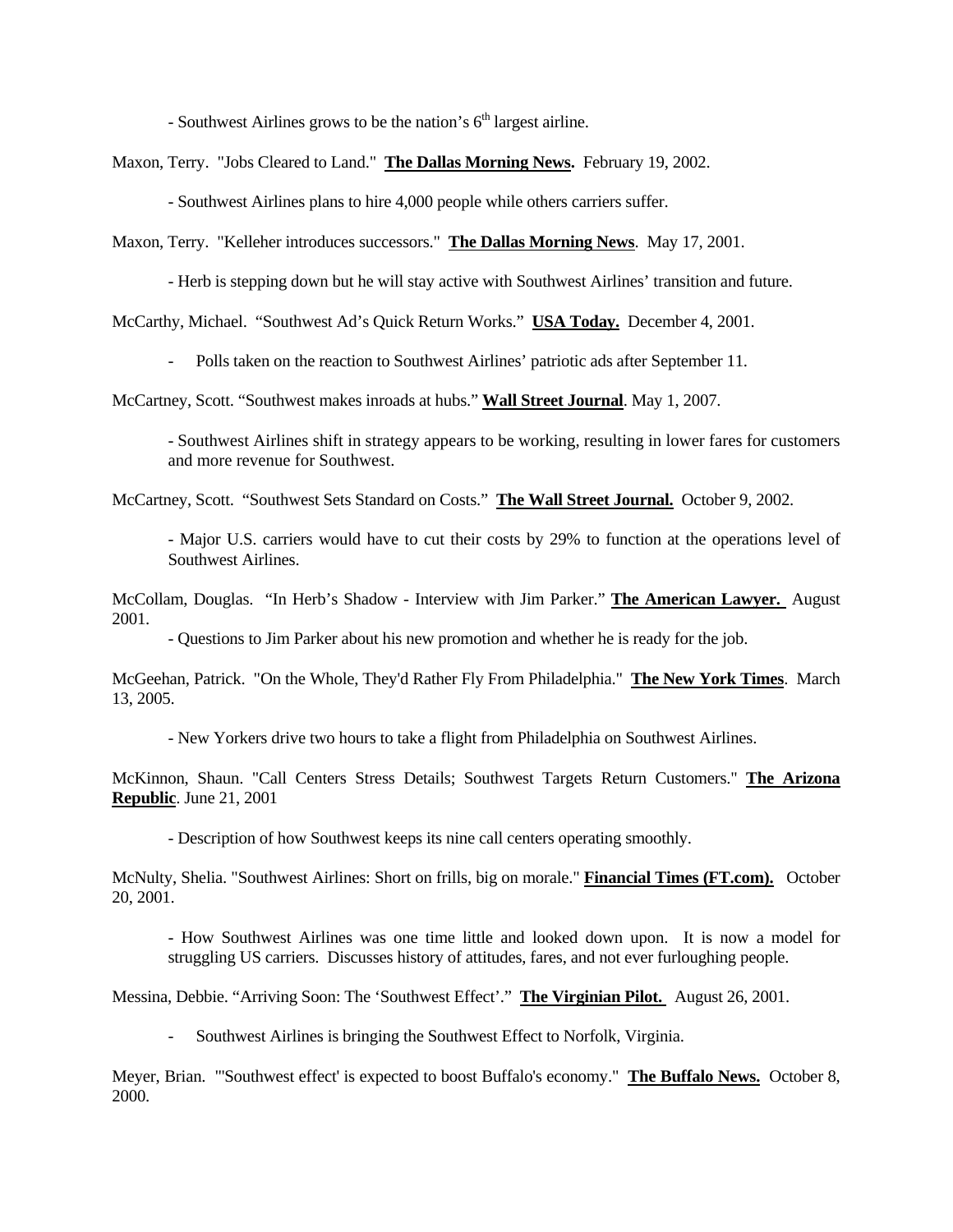- The "Southwest effect" attracts more companies to Buffalo and increases tourism.

Meyer, David. "25 Most Influential Executives of 1999." **Business Travel News.** January 11, 1999.

- Herb's influence in the Northeast earned him this award.

Miller, William. "Airlines Take To The Internet." **Industry Week**. August 16, 1999.

- Air carriers realize big savings by using the Internet as a selling tool.

Moskowitz, Milton and Levering, Robert. "The 100 Best Companies." **Fortune**. January 8, 2001.

- Southwest ranks the  $4<sup>th</sup>$  best company to work for in America.

Munoz, Lisa and Diba, Ahmad. "Americas Most Admired Companies." **Fortune.** February 19, 2001.

- Southwest Airlines ranks as the  $4<sup>th</sup>$  best company to work for in America.

Nazareno, Analisa. "Meet the new boss." **San Antonio Express-News**. November 27, 2004.

- San Antonio native Gary Kelly differentiates himself from Herb Kelleher.

"New on the Airways." **Airways**. April 2001.

- In marking their 30<sup>th</sup> Anniversary, Southwest Airlines has added canyon blue to its traditional color scheme of gold, red, and orange.

Newton, Graham. "Low cost to high profits - the route to success." **Airlines International**. January/February 2000.

- What airports do to attract low cost carriers to their markets.

Oldham, Charlene and Fairbank, Katie. "Flying or Driving?" **The Dallas Morning News.** November 4, 2002.

- Two reporters have a driving and flying race between Dallas and Austin. It deals with the issue of the new aviation security rules and post-9/11 travel lifestyle.

Olsen, Patricia. "I Earn My Wings Under the Plane." **The New York Times.** June 13, 2001.

- Domenic Bufalini, a Southwest Airlines mechanic at BWI, talks about his job and gives stories about what he has done/seen/helped with.

Pallatto, John. "2002 Industry Leaders (Transportation SWA)." **Internet World.** February 2002.

- Kevin Krone and Steve Taylor talk about what they do with interactive marketing at Southwest Airlines.

Pedersen, Daniel. "Wal-Mart of the Sky." **Newsweek.** March 1, 1999.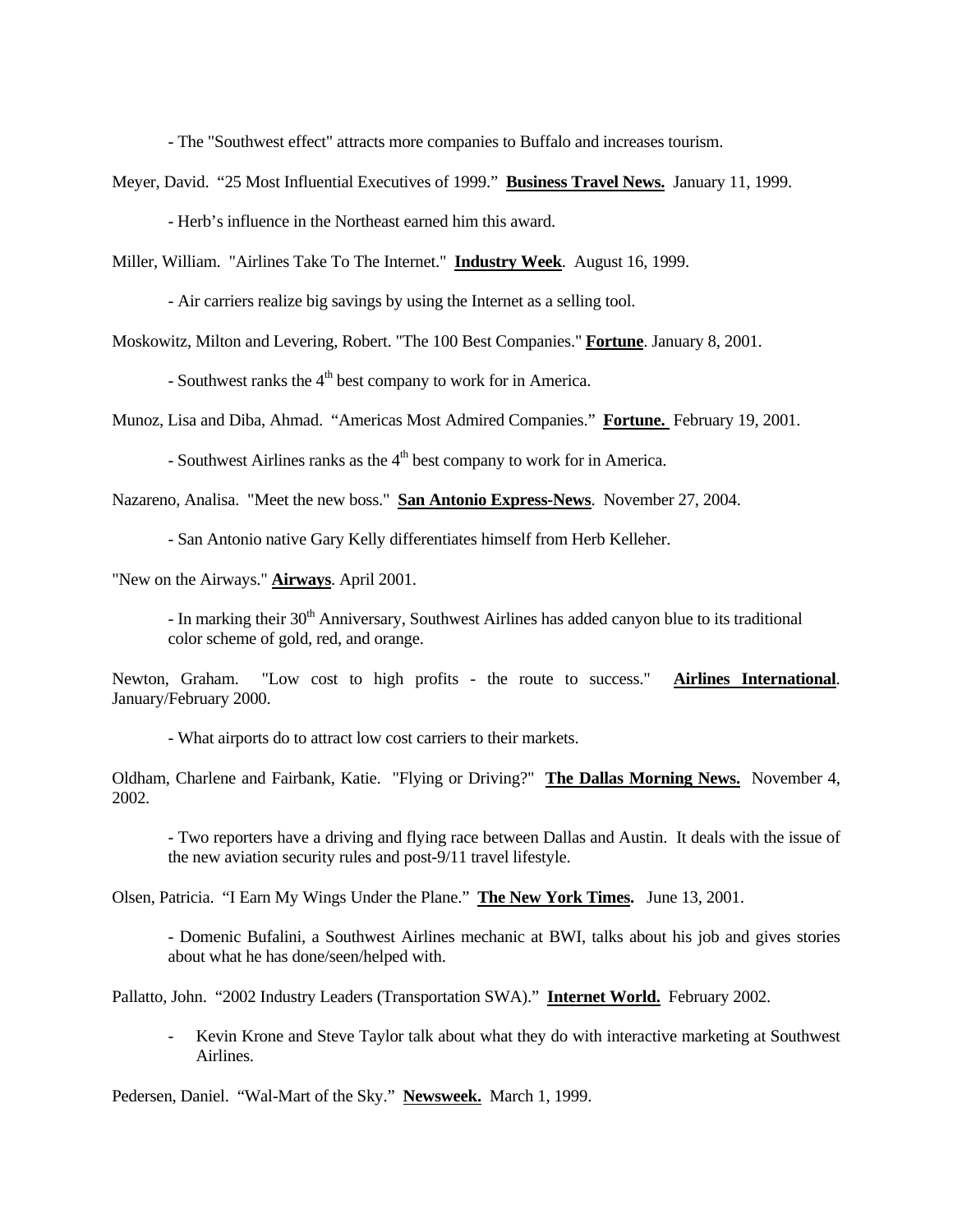- Southwest Airlines' revenues, prospective entry into the New York market, Shamu joke with Crammer from American Airlines, and good relationships with its unions.

Peltz, James F. "Southwest Still Soaring as Other Airlines Stall." **Los Angeles Times**. October 6, 2002.

- Southwest Airlines is in a position to take more of their competitors' passengers and market share.

Phillips, Edward. "Southwest Expects Status Quo After Kelleher." **Aviation Week and Space Technology**. April 9, 2001.

- Smooth transition expected with no major changes to style of operation.

Pierce, Ellise. "She Hates E-Mail." **Newsweek**. May 12, 2003.

- Colleen Barrett thinks e-mail is a poor communication tool.

Ponce de León, Rafael. "Southwest Airlines cumple 10 años en BWI." **La Nación USA**. 22 de Septiembre de 2003.

- After ten years, BWI Airport is one of Southwest Airlines' busiest airports.

Poole, Claire. "What Ever Happened to….Walter Mischer." **Texas Monthly biz**. September 1999.

- What Walter Mischer, Southwest Airlines Boardmember, is up to these days.

Pounds, Stephen and Weil, Dan. "The Airline Everyone Seems to Like." **Palm Beach Post**. January 20, 2001.

- As Southwest begins service at Palm Beach, even competitors say it's a good thing.

"Proactive Safety Attitude at Southwest." **Air Safety Week**. April 20, 1999.

- Dale Stolzer discusses "Southwest's safety program and the carrier's preparations to operate the next generation Boeing 737."

Quigley, Winthrop. "Flying High." **Albuquerque Journal**. August 11, 2003.

- Colleen Barrett visits Southwest Airlines' ticket call center in Albuquerque.

Ramstack, Tom. "Smooth Sailing: Southwest agent helps get trips off to good start." **The Washington Times.** August 10, 2001.

- A feature of Customer Service Representive Chris Rupprecht at BWI.

Ramstack, Tom. "Southwest effect: Discount airline helps BWI boost numbers to pre-September 11 level." **The Washington Times**. October 6, 2003.

- Southwest Airlines is partially responsible for bringing passenger count at BWI to about the same level as before the September 11 terrorist attacks.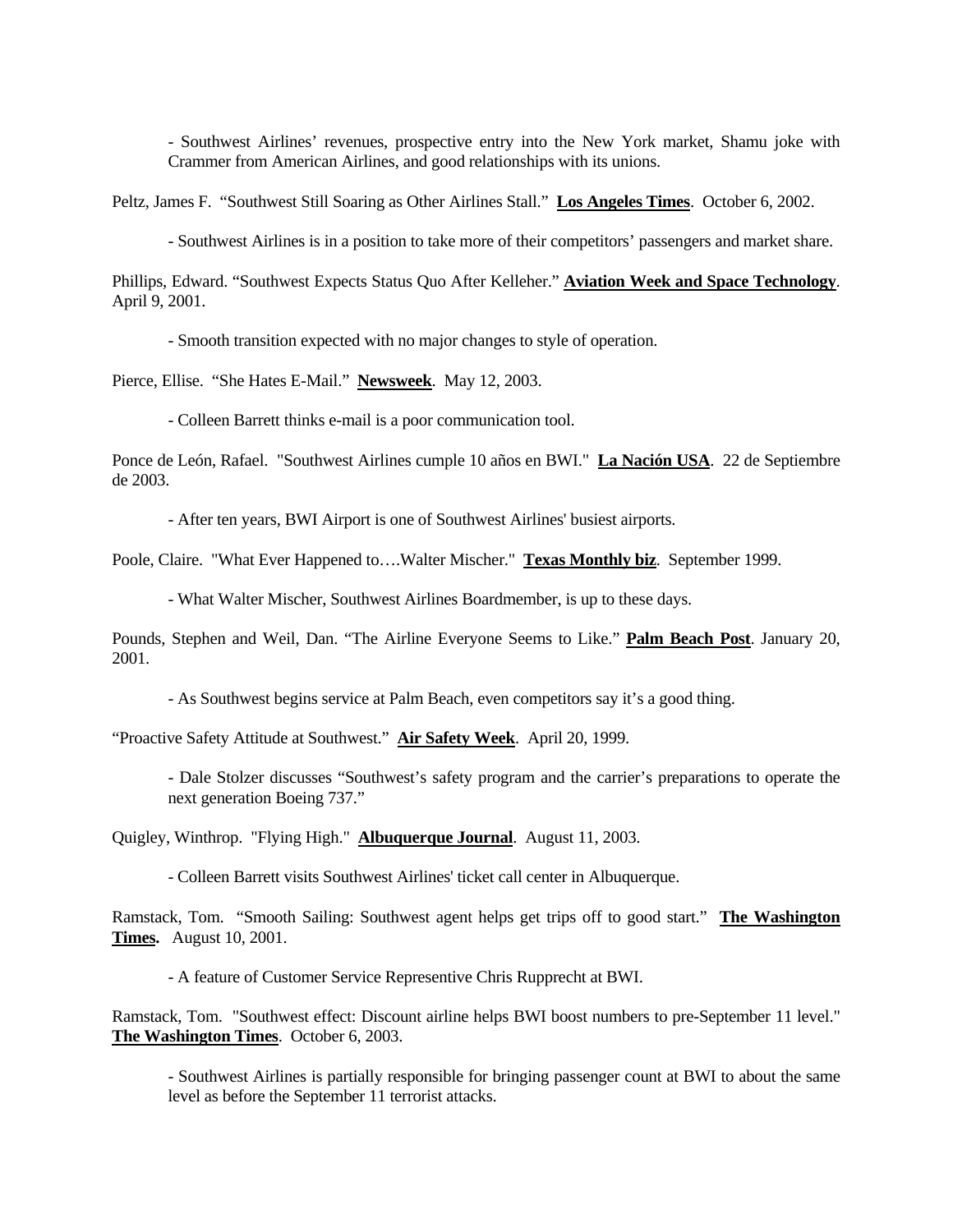Rasmusson, Erika. "Flying High: How Southwest Airlines is inspiring loyalty in trying times." **Sales and Marketing Management.** December 2001.

- After 9/11, how Southwest Airlines got people flying and gained the trust of air travelers.

Rather, John. "Southwest Flexes Muscles and Others Fall." **The New York Times**. May 13, 2001.

- Southwest's dominating presence often causes other airlines to cut back their service to that city.

Rayburn, Rosalie. "No lines: Fliers like the self-serve ticket kiosks at the Albuquerque Sunport." **Albuquerque Journal**. November 16, 2003.

- Passengers agree the simplest way to avoid long lines at the check-in counters is to use an electronic airline ticketing machine.

Reed, Dan. "Into the Spotlight." **Fort-Worth Star Telegram**. May 14, 2001.

- After years behind the scenes, James Parker is ready to lead Southwest Airlines into the future.

Rosato, Donna. "How Southwest was won: Albany lured low-fare airline." **USA Today**. February 29, 2000.

- What Albany did to win Southwest Airlines' commitment to offer service from Albany.

Rosenberg, Alec. "Southwest Sticking to Schedule." **Tri-Valley Herald.** October 11, 2001.

- In California, Southwest may gain more flights as United quits service.

Ross, John. "Tough LUV." **D Magazine**. August 2002.

- Colleen Barrett is not a typical airline executive. Colleen is a good caretaker of the Southwest spirit and the leader that the rank-and-file looks up to.

Roth, Daniel. "10 Companies That Get It." **FORTUNE**. November 8, 1999.

- Southwest Airlines utilizes the Net more effectively than its competitors.

Salerno, Steve. "Laughing All the Way." **Worth**. September 1999.

- How Herb has enjoyed himself as he revolutionized air travel during the past 30 years.

Schlangenstein, Mary and Steffy, Loren. "Will Investors Still LUV Southwest?" **Bloomberg Markets.** November 2001.

- How Southwest Airlines and its stock survives under new management.

Schnurman, Mitchell. "Southwest keeps employees happy." **Fort Worth Star-Telegram**. January 5, 2003.

- Many of Southwest Airlines' pilots are among the best-paid in the airline industry.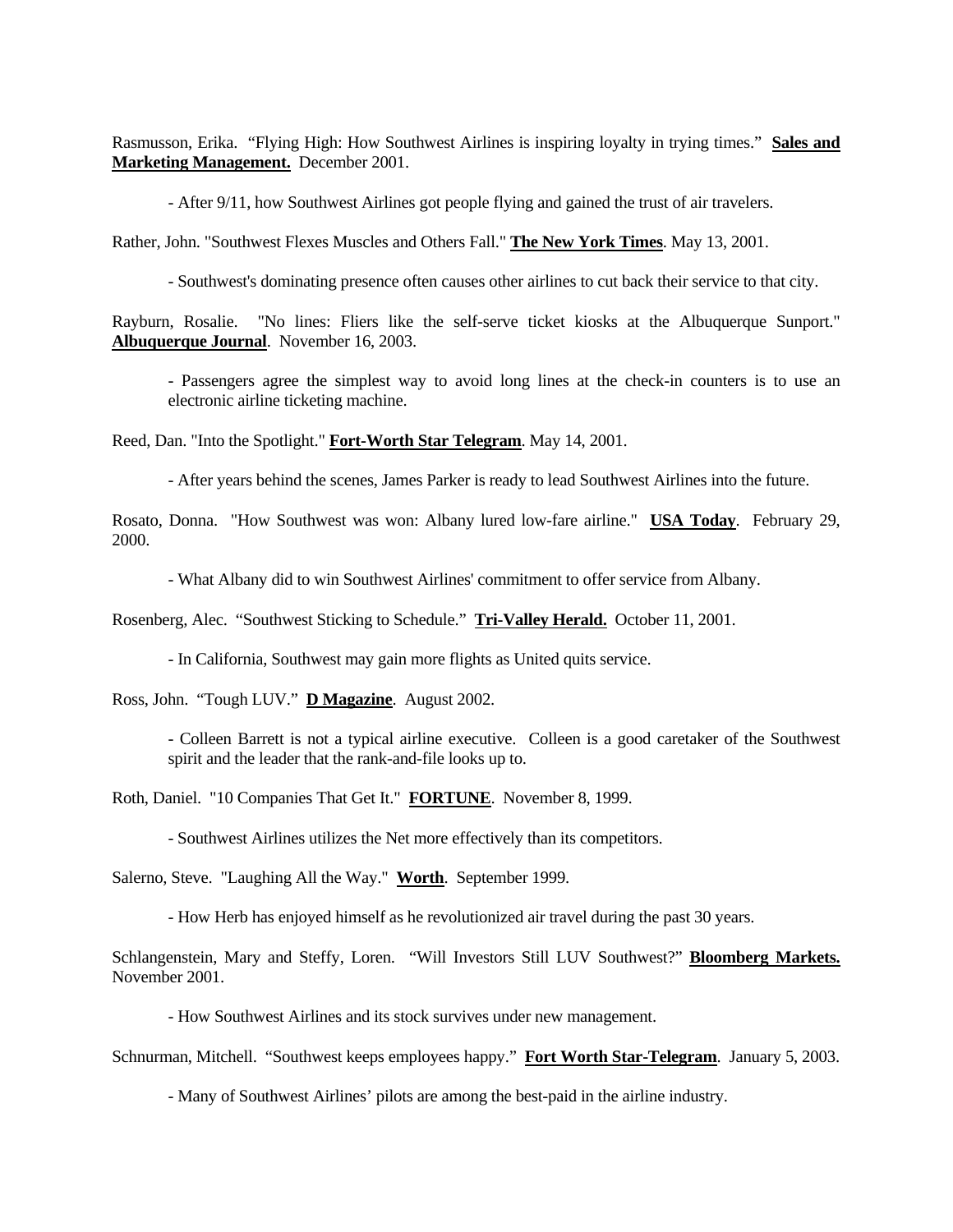Schoneberger, William A. "Southwest Airlines 30<sup>th</sup> Anniversary." **Air Transport World.** June 2001.

 $-30<sup>th</sup>$  Anniversary special: Life and history of Southwest Airlines over the years.

Schuerman, Matthew and Wheat, Alynda. "The Power 50." **FORTUNE**. October 14, 2002.

- Colleen Barrett is number 13 on FORTUNE's list of the 50 most powerful women in American business.

Schurenberg, Eric. "Giants of the 20<sup>th</sup> Century: The Fly Boys." **FORTUNE**. May 24, 1999.

- Herb Kelleher is one of the nominating finalists for FORTUNE's Businessman of the Century award.

Schwartz, Adele. "Southwest Safety." **Airport Equipment & Technology**. Winter 1999.

- How Southwest Airlines makes safety a game while taking it seriously.

Serwer, Andy. "The Hottest Thing in the Sky." **Fortune**. March 8, 2004.

- How does Southwest Airlines keep earning "Most Admired" status despite a lousy industry?

Shah, Angela. "Texas airlines' CEOs share insights on success." **Dallas Morning News.** October 15, 2000.

- Herb Kelleher of Southwest Airlines and Gordon Bethune of Continental Airlines tell tales of their companies' success in 2000.

Shane, Bob. "Southwest's Nevada One Makes Its Debut." **Airliners**. September/October 1999.

- Southwest Airlines unveils its Nevada One.

Shaw, Daniel A. "The Quiet Man." **Corporate Counsel**. March 2002.

- Jim Parker is Herb Kelleher's kind of CEO.

Shelton, J.B. "To Fly: MBA student lands internship by offering to arm-wrestle airline's CEO." **Alliance**. Spring 1999.

- Lee Baxter earns a summer internship at Southwest Airlines by proposing an arm-wrestle with Herb Kelleher.

Shelton, Cynthia. "Ex-Bellows woman flies to top of Southwest Airlines' job." **Brattleboro Reformer**. April 4, 2001.

- As new Southwest Airlines president, Colleen Barrett has arrived thanks to her hard work and love of people.

Shinn, Sharon. "LUV, Colleen." **Biz Ed**. March/April 2003.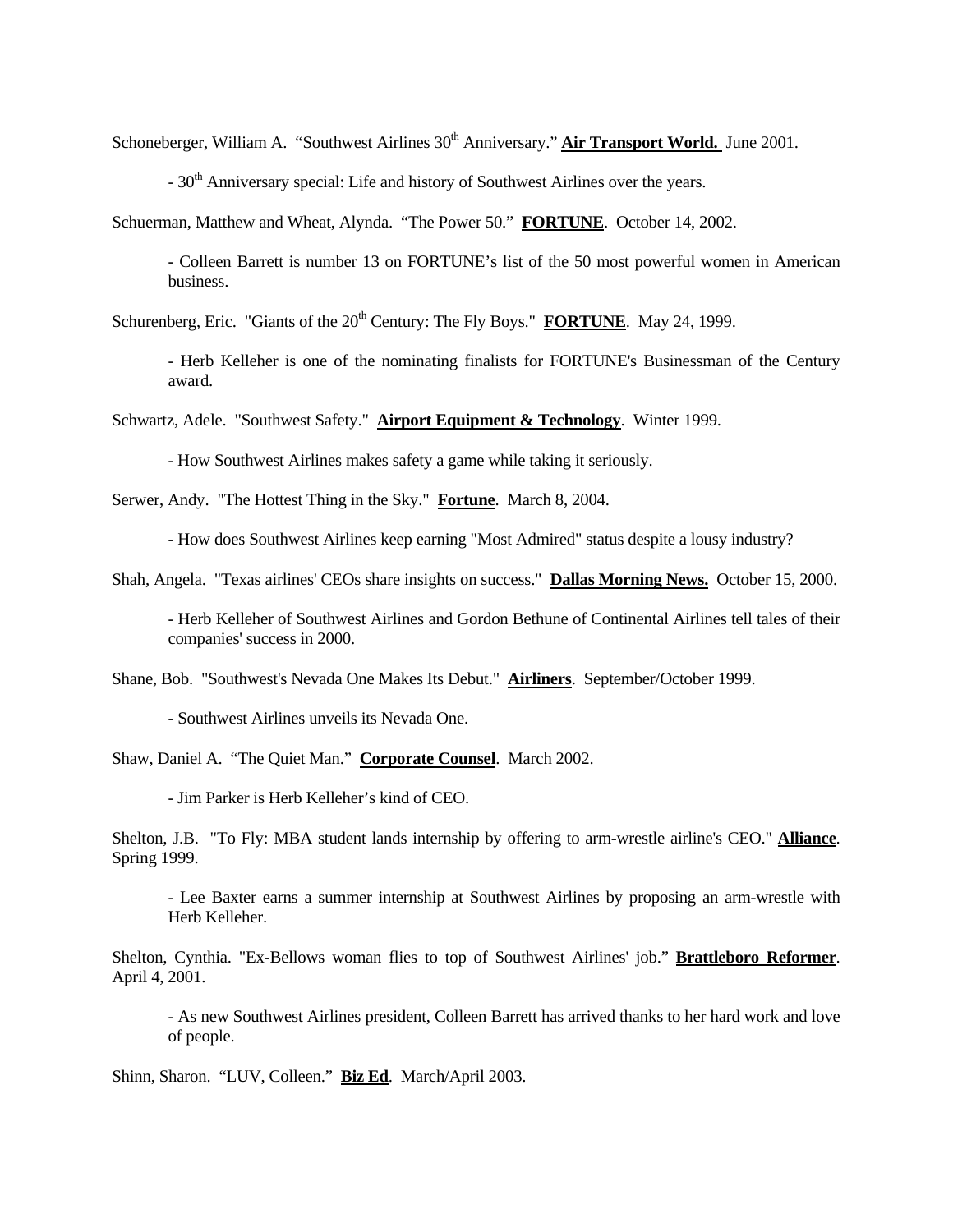- Colleen has advice for business school graduates on succeeding in the corporate world.

Simmers, Tim. "Southwest starts SFO service, announces expansion with \$39 flights to LAX." **San Jose Mercury News**. August 27, 2007.

- Southwest Airlines returns to SFO after canceling service six years ago.

Sloan, Bill. "1999 Spirit of Generations." **The Senior News Source**. November 1999.

- The Senior Citizens of Greater Dallas select Herb Kelleher as a recipient of the 1999 Spirit of Generations Award.

Smith, Evan. "The Texas Century." **Texas Monthly**. December 1999.

- Herb Kelleher is Texas Monthly's CEO of the Century.

Smith, Lyrysa. "De-ice man cometh." **Albany Times-Union.** February 25, 2002.

- Rob Graff in Albany keeps airplanes safe from snow while de-icing the wings.

Solman, Gregory. "Southwest Airlines Means Business." **AdWeek**. June 27, 2007.

- Southwest Airlines targets business travelers with its latest television advertising.

"South by Southwest: Smaller Carrier Is Tops." **Brandweek**. May 17, 1999.

- Southwest Airlines is number one on the Airline Site Report.

"Southwest Airlines 25th Anniversary (at Harlingen)." **Valley Morning Star**. February 9, 2000.

- Collection of articles celebrating Southwest Airlines' 25 years at Harlingen.

"Southwest Effect helps local biz fliers." **Chicago Crain's Business**. February 12, 2007.

- Southwest Airlines' expansion at Midway Airport into major business hubs drove overall Chicago business fares down 4% last year.

"Southwest named Airline of the Year." **Traffic World**. March 20, 2006.

- The Express Delivery & Logistics Association honored Southwest Airlines with Airline of the Year.

"Southwest Proves That You Can Trust An Airline Over 30." **Bestfares.com**. March 2001.

- Southwest Airlines continues to amaze with its business plan, even at age 30.

"Southwest Seeks 'Warrier Spirits' to Deliver 'Positively Outrageous Customer Service.'" **The Business Monthly (Baltimore)**. March 2000.

- How Southwest Airlines recruits people to provide great customer service.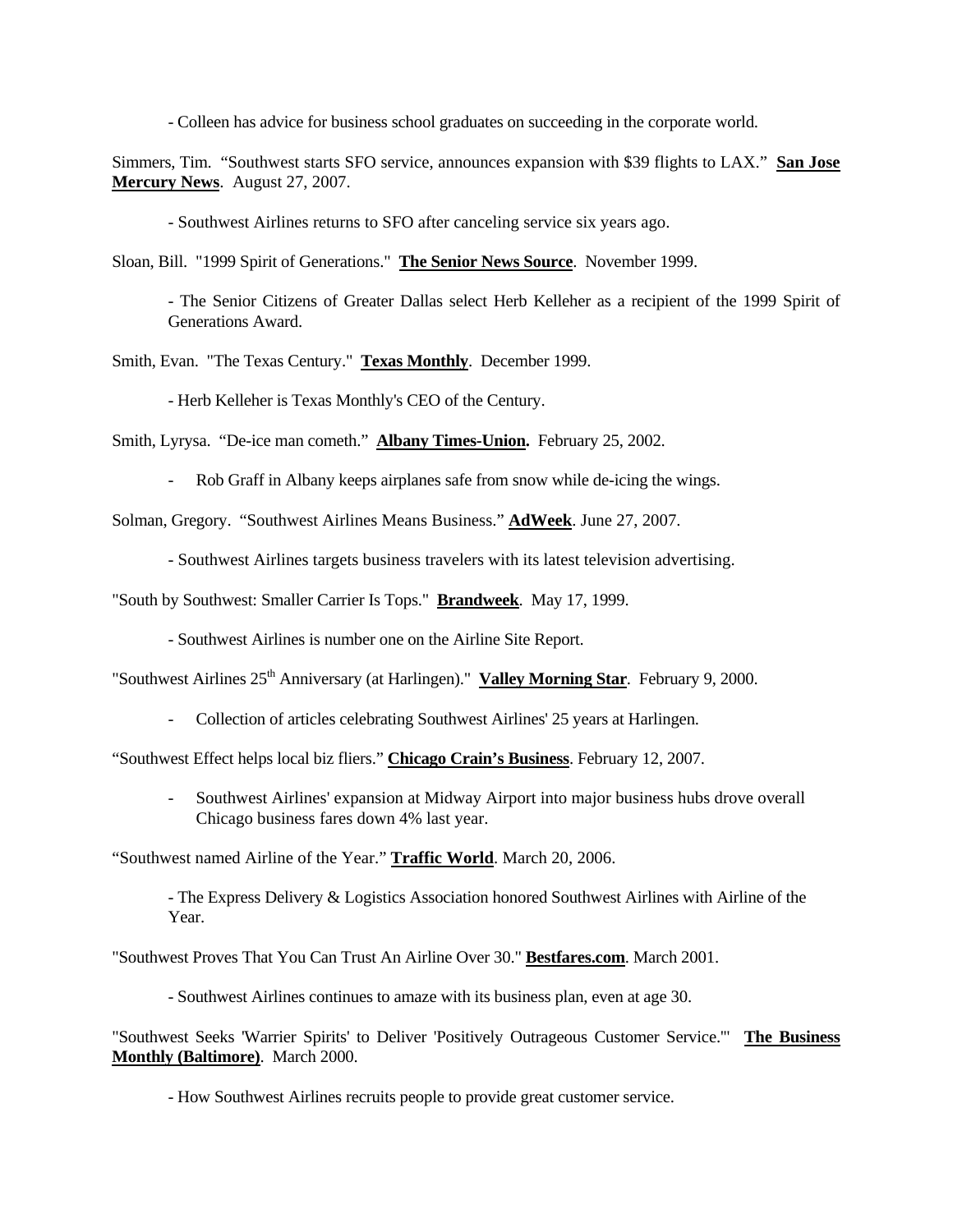"Southwest's Hero Makes Room for Two More." **Bestfares.com**. May 2001.

- The Herb era isn't ending; it's just taking on an expanded format.

Stein, Nicholas. "The World's Most Admired Companies." **FORTUNE.** October 2, 2000.

- Southwest Airlines is the only commercial airline on FORTUNE'S Top 20 Most Admired Companies.

Stewart, D.R. "Southwest thrives on staff attitude." **Tulsa World**. May 24, 2007.

- Colleen Barrett speaks to the Rotary Club of Tulsa on Southwest's Culture.

"A Stock to Study: Southwest Airlines." **Better Investing**. February 2000.

- Taking a look at Southwest Airlines' stock.

Stone, Sunny. "Caring For People." **Executive Excellence**. May 2001.

- Southwest Airlines manager of culture activities Sunny Stone is interviewed about the company, caring for Employees and Customers, and corporate values.

Stoughton, Stephanie. "In the midst of stormy weather for the industry, Southwest Airlines find a patch of blue." **The Boston Globe.** December 23, 2001.

- Southwest Airlines is surviving with all the changes in aviation security and staying on top.

Sturgeon, Julie. "Fun Sells." **Selling Power**. March 2000.

- Fun in the sales department brings more business.

Suskind, Ron. "Humor Has Returned to Southwest Airlines After 9/11 Hiatus." **The Wall Street Journal**. January 13, 2003.

- Southwest Airlines' flight attendants are cracking jokes again.

"The Top 25 Managers of the Year." **Business Week**. January 8, 2001

- In midst of a slowing economy, Kelleher cited as a truly outstanding leader.

"Top Guns in the Field of Flight." **Travel Agent**. July 29, 1999.

- Colleen Barrett and Joyce Rogge are two of the most powerful women in the field of travel.

Torbenson, Eric. "Drawing a line in the tarmac." **Dallas Morning News**. June 9, 2005.

- Why Southwest won't fly out of DFW Airport.

Torbenson, Eric. "High and Mighty." **Dallas Morning News**. April 24, 2005.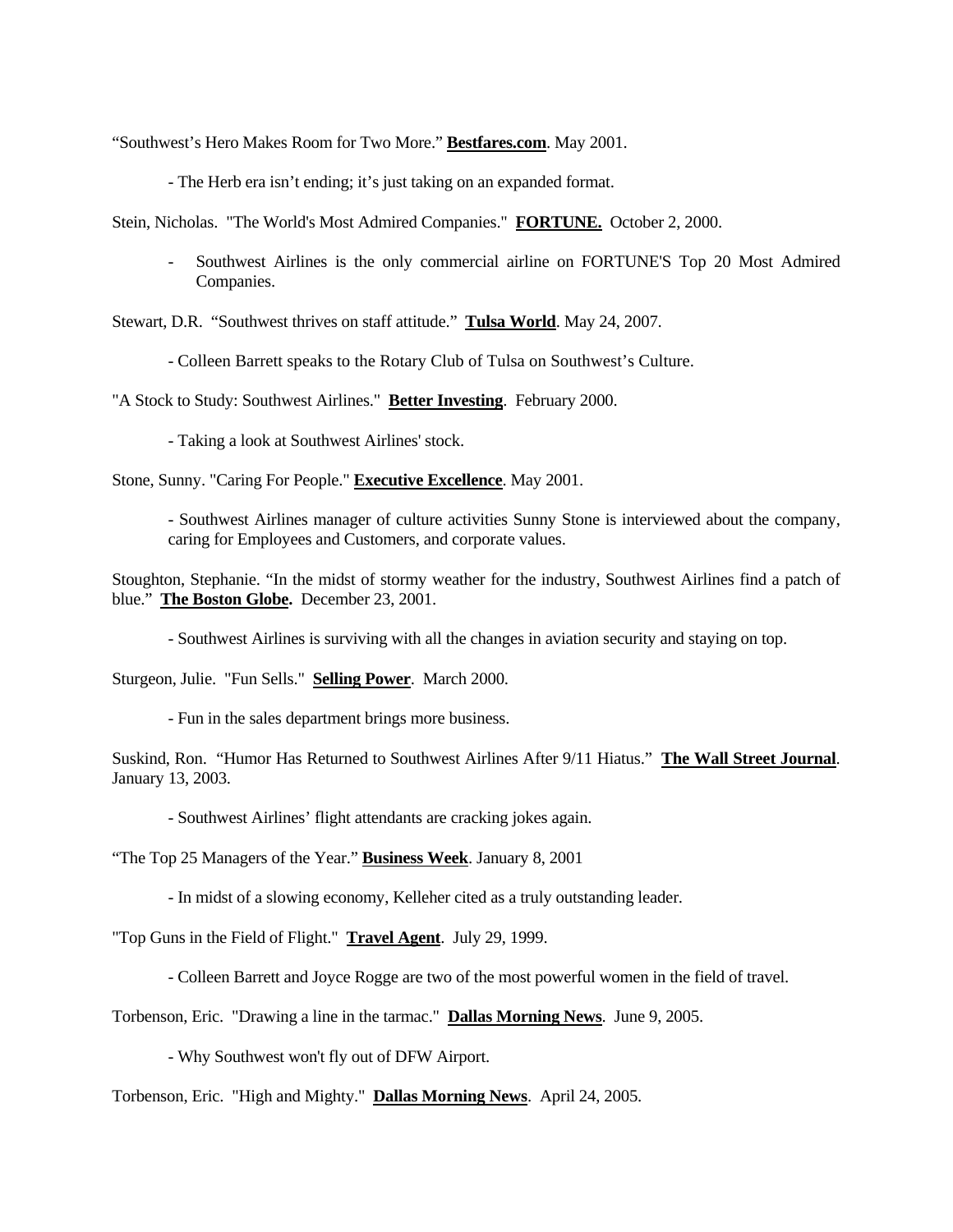- Southwest becomes an activist to remove the Wright Amendment.

Torbenson, Eric. "On a rapid ascent." **Dallas Morning News**. January 14, 2003.

- Southwest Airlines is responsible for Baltimore Airport's rapid growth.

Torbenson, Eric. "Southwest thrives, but Love's on wane." **The Dallas Morning News**. August 28, 2003.

- Love Field may still be Southwest's headquarters but the carrier grows while the airport falls from the "top 10 airports in the country."

Torbenson, Eric and Marta, Suzanne. "Southwest's handle on the future." **Dallas Morning News**. June 19, 2003.

- 7.5 is how many cents Southwest Airlines typically pays to fly a passenger a mile.

"Transportation trailblazers." **Dallas Business Journal**. 20<sup>th</sup> Anniversary Issue.

- Herb Kelleher is one of the people who has made a difference in the way we travel.

Tridgell, Guy. "Lights, camera, airline: Southwest made for TV." **Daily Southtown**. August 31, 2003.

- "Airline," a reality show produced by A&E, features Southwest Airlines.

Trottman, Melanie and Warren, Susan. "Southwest's Dallas Duel." **Wall Street Journal**. May 10, 2005.

- Southwest Airlines attacks the Wright Amendment which holds back its full potential to grow.

Trottman, Melanie. "Southwest Airlines Scores With Big Bet on Las Vegas." **Wall Street Journal.** August 8, 2000.

- Southwest Airlines focuses on business travelers in Las Vegas.

Wakin, Edward. "Putting Humor to Work." **Beyond Computing**. November/December 1999.

- Using humor in the workplace to resolve tension issues and promote productivity.

Walker, Karen. "The king of low-cost." **Airline Business**. June 1999.

- Herb Kelleher has already convinced Wall Street he can keep his airline profitable during the next economic downturn.

Walsh, Chris. "Attendant serves up Southwest Spirit." **Rocky Mountain News**. January 4, 2007.

- Feature on Southwest Flight Attendant Sandra Bogan, Employee Number 181.

Warren, Susan. "Southwest Décor: Somebody's Ponytail and Photos of Pets." **Wall Street Journal**. June 27,2005.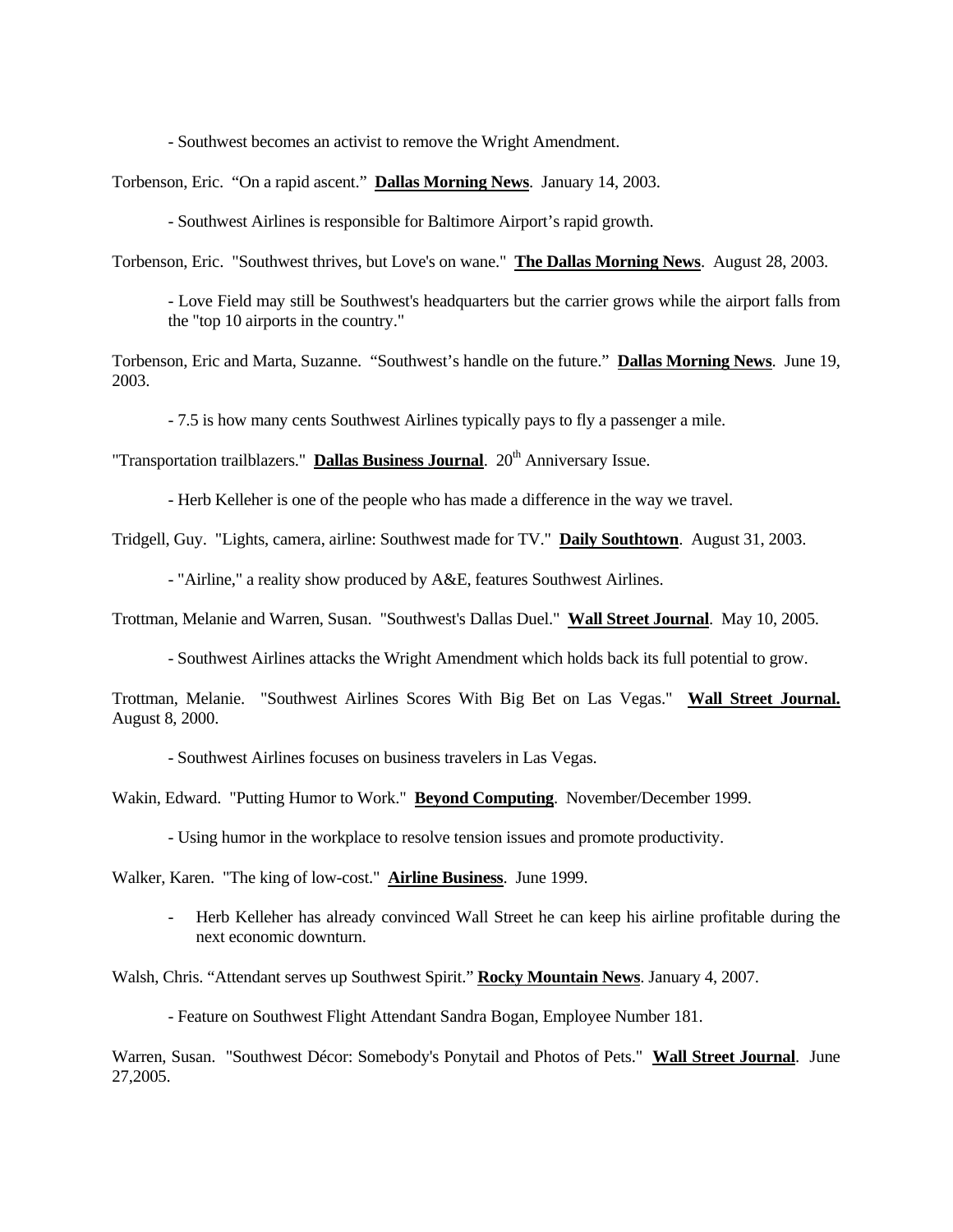- The halls of Southwest Airlines' Headquarters is decorated as a big scrapbook of memorablia.

Warren, Susan and Trottman, Melanie. "Southwest's Dallas Duel." **Wall Street Journal**. May 10, 2005.

- Southwest Airlines attacks the Wright Amendment which holds back its full potential to grow.

Washington, Robin. "Something funny in the air." **Boston Herald.** April 22, 1999.

- The differences in flyers' experiences with two different airlines: Eastwind Airlines and Southwest Airlines. On Southwest Airlines, there were nutty flight attendants who made folks laugh although the flight was delayed by five hours.

Weil, Dan and Pounds, Stephen. "The Airline Everyone Seems to Like." **Palm Beach Post**. January 20, 2001.

- As Southwest begins service at Palm Beach, even competitors say it's a good thing.

Weiss, Bob. "Vermont Native Named President - No Rest for Southwest." **Travel New England**. April 2001.

- Vermont native Colleen Barrett named President as business keeps steaming ahead for Southwest.

"What a Nice Airline." **Suffolk Life Newspapers**. August 11, 1999.

- Two passengers outline the nice service they receive from Southwest Airlines from making a call to Reservations to the service they received on their flight. They also express their admiration for Herb Kelleher for his leadership skills.

Wheat, Alynda with Schuerman, Matthew. "The Power 50." **FORTUNE**. October 14, 2002.

- Colleen Barrett is number 13 on FORTUNE's list of the 50 most powerful women in American business.

White, Jeanette. "Sky's the limit, thanks to pilot." **Spokane Spokesman Review**.

- Jim Davey, Adopt-A-Pilot, inspires children at the Transition School at the YWCA.

Witsil, Frank. "Onward and Upward." **The Tampa Tribune**. September 16, 2002.

- Southwest Airlines has a unique business plan which creates profits during the air travel crisis.

Wood, Janice. "Fun at a job Interview? That's the goal at Southwest Airlines." **AviationCareer.Net.** August 2001.

- The different ways Southwest Airlines conducts interviews and what they look for in a person.

Woodyard, Chris. "Southwest presence alters traveling and airports." **USA Today.** March 9, 1999.

- The competition's reaction to Southwest Airlines' entry into the Long Island market.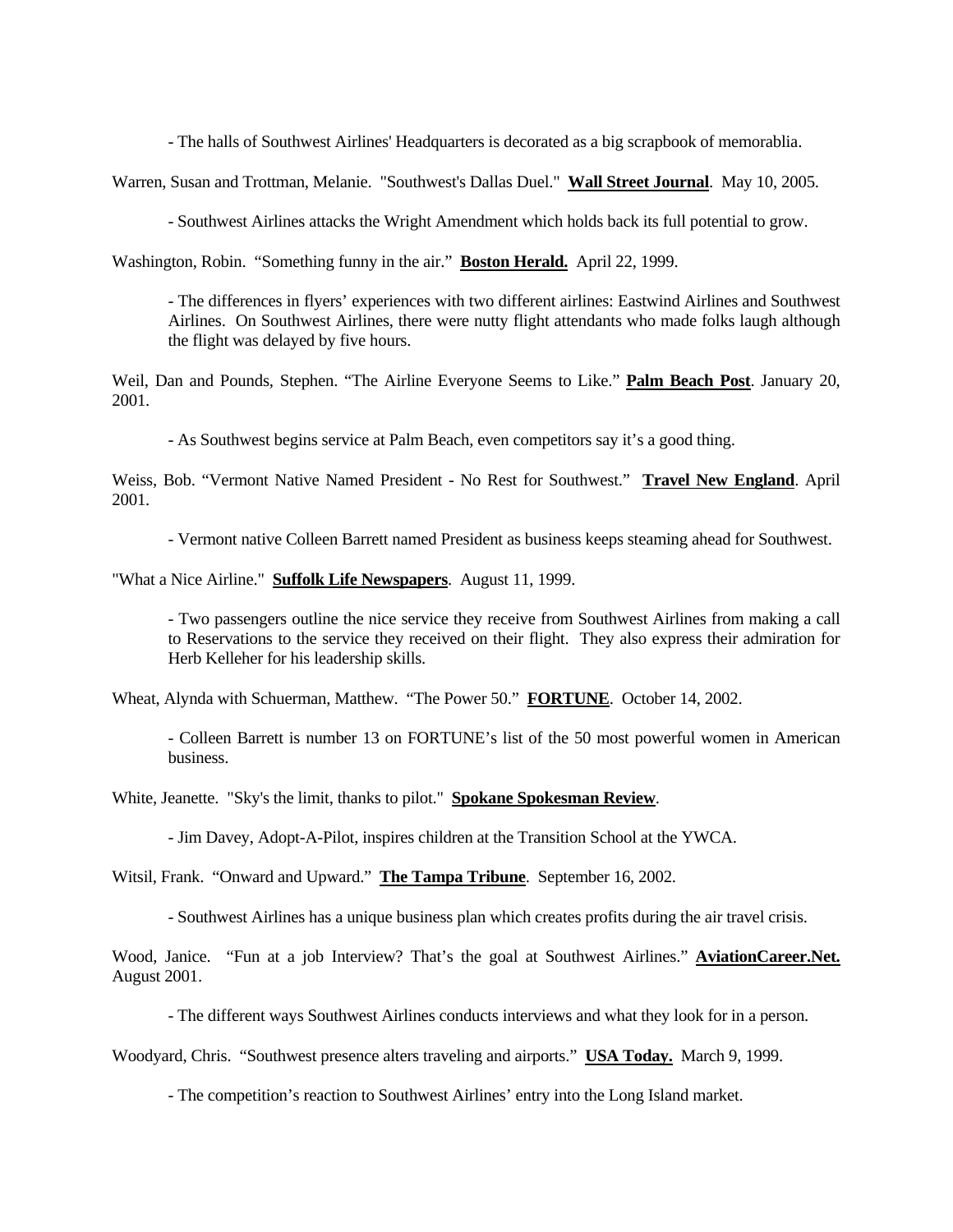Woodyard, Chris. "Southwest to offer Chicago Midway-Los Angeles route." **USA Today**. March 12, 2002.

- Southwest Airlines announces new non-stop flights between Chicago Midway and Los Angeles starting on May 5, 2002.

Woodyard, Chris. "More fliers wear licenses for ID, safety." **USA Today**. July 31, 2002.

- Southwest Airlines gave its top frequent fliers more than 250,000 lanyards for wearing IDs around their necks. The lanyards can be purchased on southwest.com for 95 cents each.

Yamanouchi, Kelly. "Southwest ups the ante." **The Denver Post**. January 4, 2006.

- Southwest returns to Denver International Airport.

Yung, Katherine. "Southwest's cultural conscience." **Dallas Morning News.** November 5, 2000.

- Colleen Barrett keeps Southwest Airlines' culture vibrant and maintains high employee motivation.

Yung, Katherine. "Spy Master: Southwest Exec Flies Under the Radar in Checking Out New Cities to Serve." **The Dallas Morning News**. May 4, 2001.

- Pete McGlade has a big job - he determines which cities Southwest will fly to next.

Zellner, Wendy. "Dressed To Kill…Competitors." **Business Week**. February 21, 2005.

- Gary Kelly has an aggressive plan to take on competitors.

Zellner, Wendy. "Southwest's New Direction." **Business Week.** February 8, 1999.

- Southwest Airlines' long-haul routes.

Zellner, Wendy. "After Kelleher, More Blue Skies." **Business Week**. April 2, 2001.

- Southwest's model shone in an embattled industry and it looks brighter than ever.

Zellner, Wendy. "The Trick to Selling Airline Tickets Online? Minimalism." **Business Week.** September 18, 2001.

- Talks about the simplicity of southwest.com.

Zellner, Wendy and Conlin, Michelle. "The CEO Still Wears Wingtips." **Business Week**. November 22, 1999.

- Six women at Southwest Airlines are corporate officers.

Zellner, Wendy and Arndt, Michael. "Holding Steady." **Business Week**. February 3, 2003.